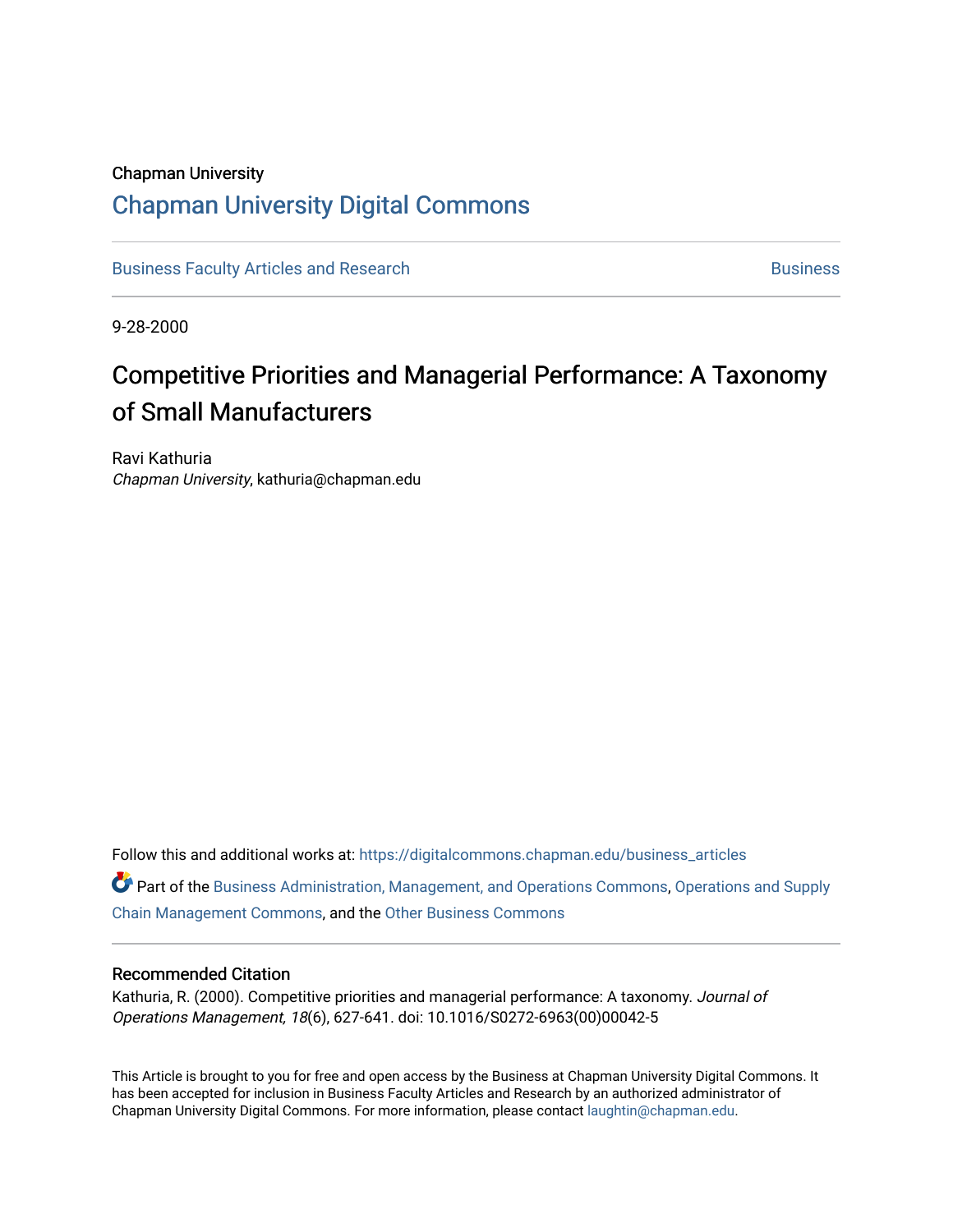# Competitive Priorities and Managerial Performance: A Taxonomy of Small **Manufacturers**

### **Comments**

NOTICE: this is the author's version of a work that was accepted for publication in Journal title. Changes resulting from the publishing process, such as peer review, editing, corrections, structural formatting, and other quality control mechanisms may not be reflected in this document. Changes may have been made to this work since it was submitted for publication. A definitive version was subsequently published in PUBLICATION, volume, issue, in date. [DOI: 10.1016/S0272-6963\(00\)00042-5](https://doi.org/10.1016/S0272-6963(00)00042-5)

The Creative Commons license below applies only to this version of the article.

### Creative Commons License



This work is licensed under a [Creative Commons Attribution-Noncommercial-No Derivative Works 4.0](https://creativecommons.org/licenses/by-nc-nd/4.0/) [License](https://creativecommons.org/licenses/by-nc-nd/4.0/).

Copyright Elsevier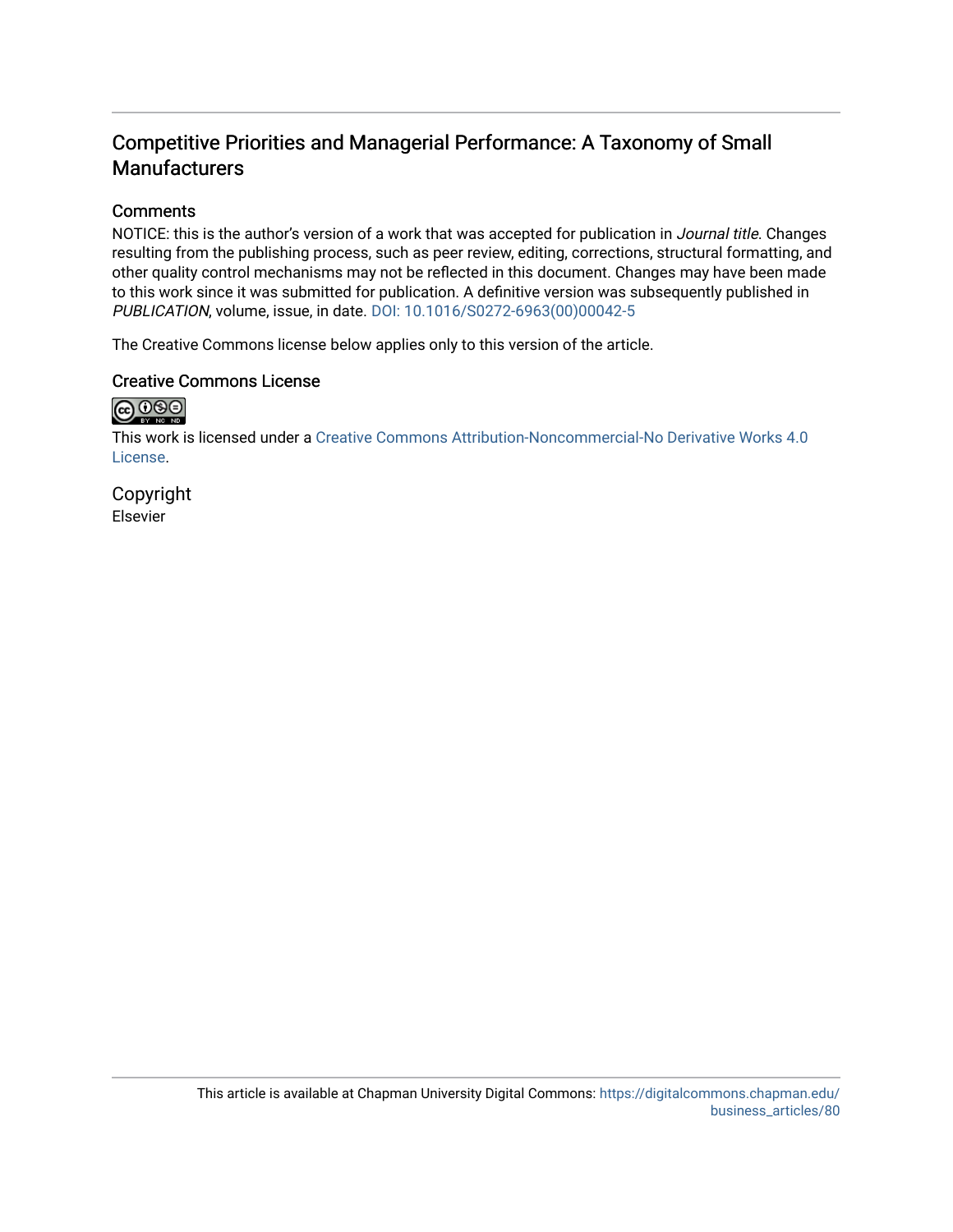#### **Competitive Priorities and Managerial Performance:**

**A Taxonomy of Small Manufacturers**

**Ravi Kathuria Department of Management & Information Systems Erivan K. Haub School of Business St. Joseph's University 5600 City Avenue Philadelphia, PA 19131-1395**

> **Phone: (610)-660-1107 FAX: (610)-660-1229**

**e-mail: kathuria@sju.edu**

**Submitted: Journal of Operations Management**

**Special Issue on Configurations in Operations Management:** 

**Taxonomies and Typologies**

**Revised: September 02, 1999, January 30, 2000 and March 07, 2000**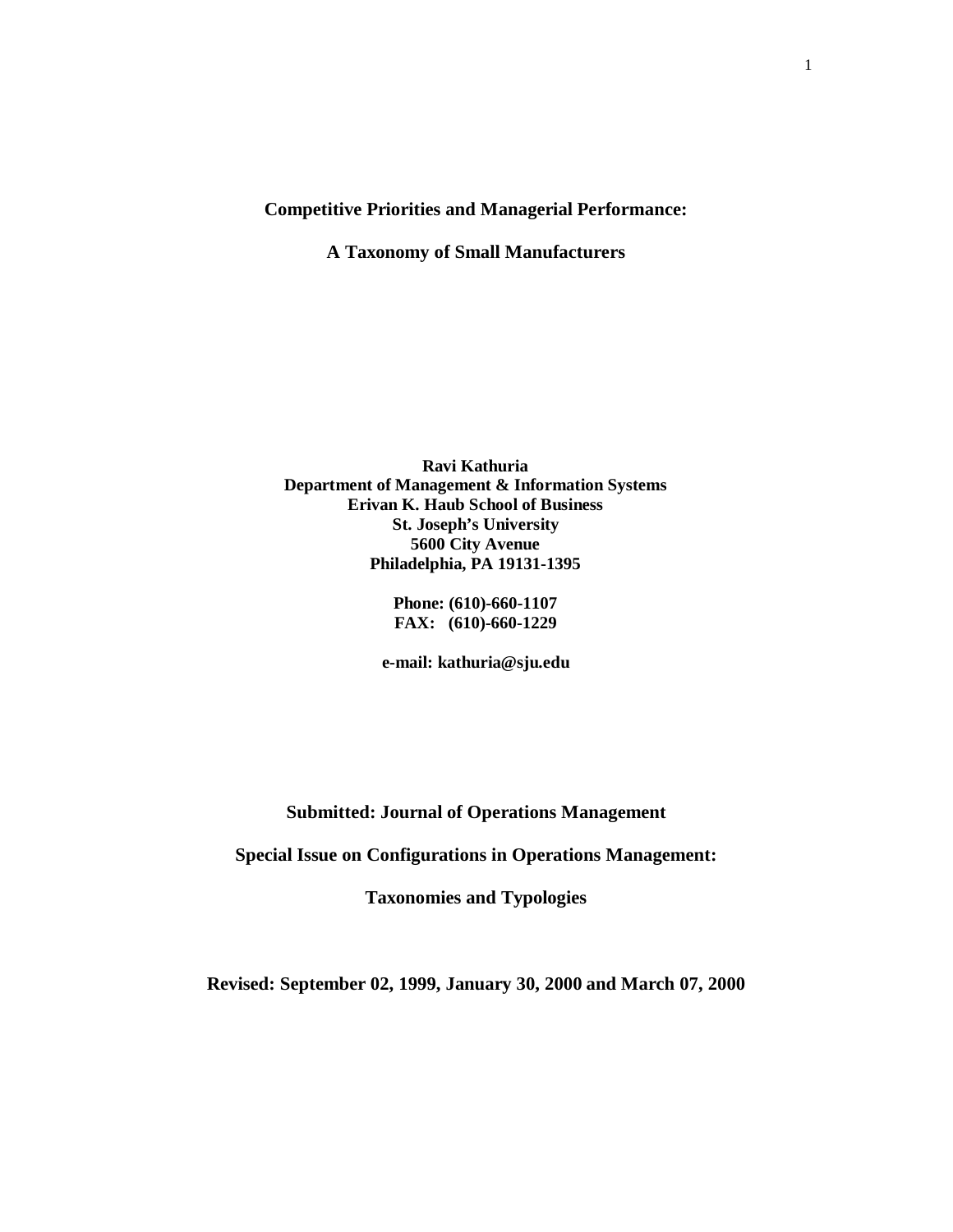#### **ABSTRACT**

Much of the research in manufacturing strategy has focused on specific relationships between a few constructs, with relatively little emphasis on typologies and taxonomies (Bozarth and McDermott, 1998). Using data from 196 respondents in 98 manufacturing units, this study develops a taxonomy of small manufacturers based on their emphasis on several competitive priorities. The annual sales for sixty-four percent of the participating units in this study are below US \$50 million, which is on the lower side as compared to other studies in this area (cf., Miller & Roth, 1994). The study findings indicate that different groups of manufacturers – Do All, Speedy Conformers, Efficient Conformers, and Starters – emphasize different sets of competitive priorities, even within the same industry. Further, the Do All types, who emphasize all four competitive priorities, seem to perform better on customer satisfaction than their counterparts in the Starters group. The above findings lend support to the sandcone model but contradict the traditional trade-off model.

**Key words: Manufacturing Strategy; Taxonomy; Competitive Priorities; Sandcone model.**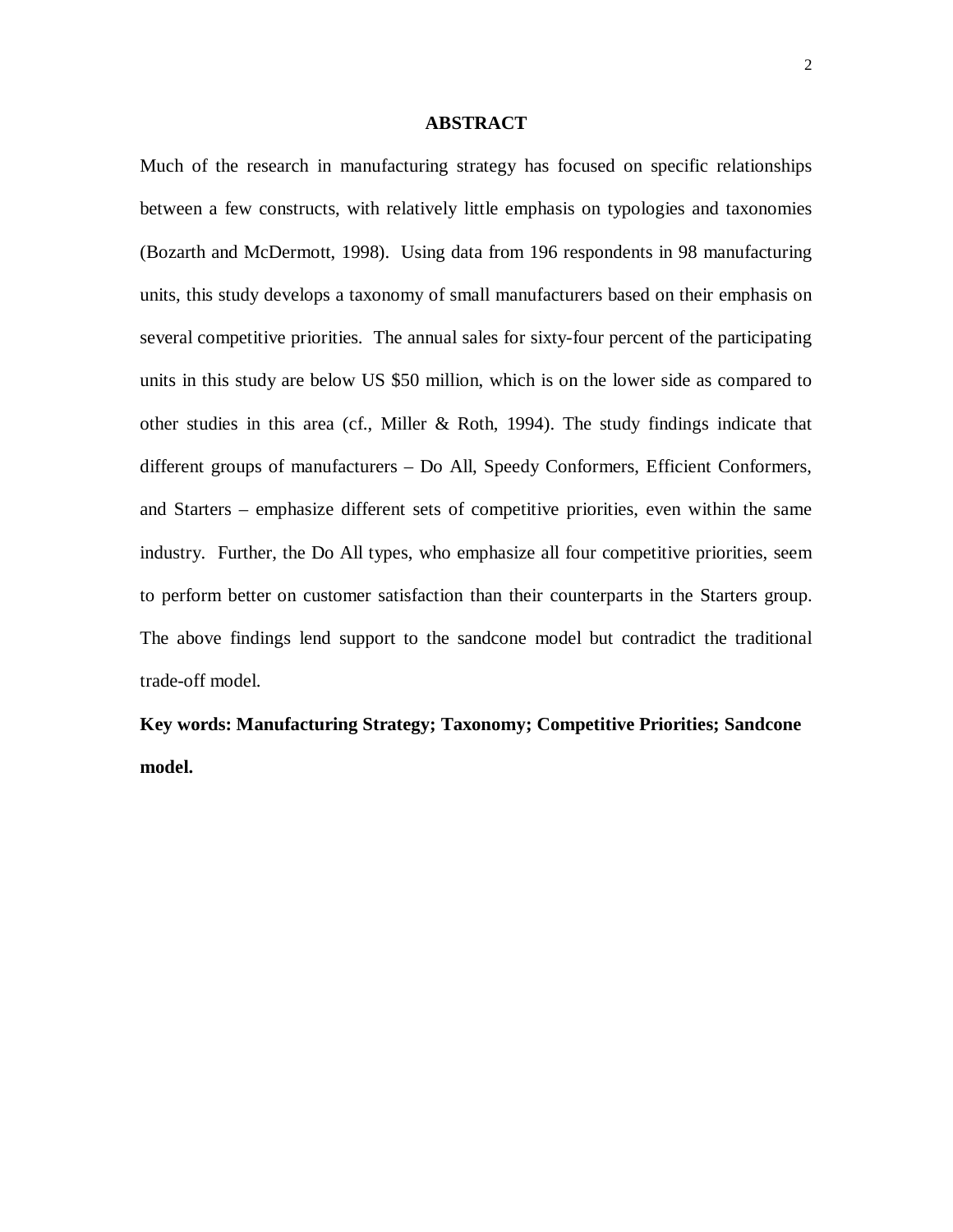#### **Competitive Priorities and Managerial Performance:**

#### **A Taxonomy of Small Manufacturers**

#### **1.0 Introduction**

Manufacturing strategy is an area of growing interest to academics, and a top ranked strategic issue for manufacturing managers (Malhotra, Steele, and Grover, 1994). Bozarth and McDermott (1998) observed that much of the research in this area had focused on specific relationships between a few constructs, with relatively little emphasis on typologies and taxonomies. With some notable exceptions, there are few empirically derived taxonomies that characterize manufacturers by manufacturing task or competitive priorities, such as quality, delivery, flexibility, or cost. Using data from the 1987 Manufacturing Futures Project Survey, Miller and Roth (1994) identified three strategic groups of manufacturers with similar manufacturing tasks, which they labeled caretakers, marketers, and innovators. They also observed differences among groups with regard to the improvement programs emphasized (zero defects, new product introductions, etc.), and the importance placed on several performance measures (outgoing quality, headcount, number of grievances, etc.).

Youndt, Snell, Dean, and Lepak (1996) cluster analyzed 97 manufacturers across four manufacturing strategies orientations (quality, delivery flexibility, scope flexibility, and cost), while examining the moderating effect of different manufacturing strategies on the human resource systems-performance relationship. Though their main objective was not to develop or test any taxonomy of manufacturing strategy, their findings have a bearing on this research stream. Their analysis yielded five groups of manufacturers,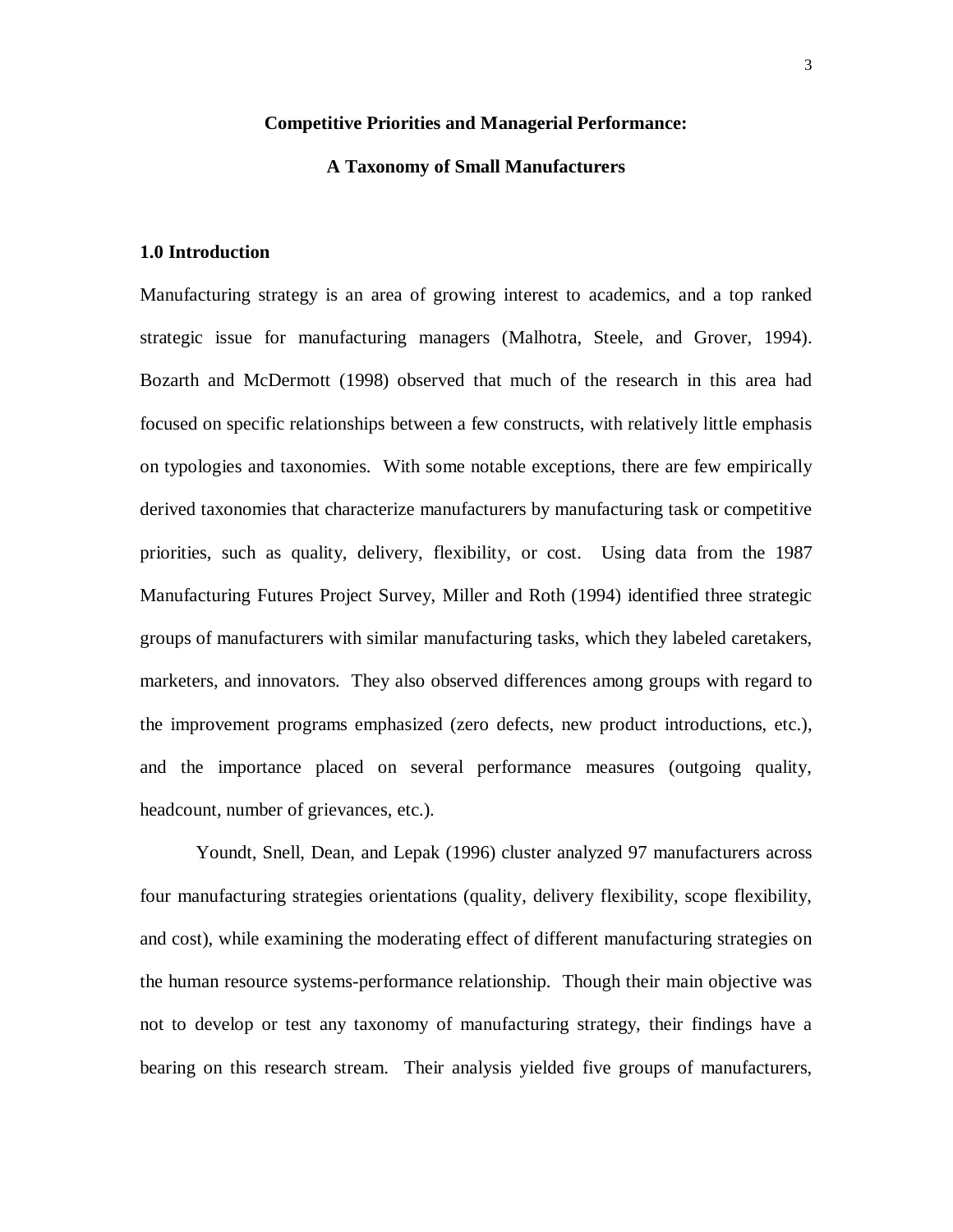which they labeled by the emphasis on corresponding manufacturing strategies, as follows: (1) quality emphasis, (2) cost and quality emphasis, (3) cost, quality, delivery flexibility, and scope flexibility emphasis, (4) quality and delivery flexibility emphasis, and (5) no strategic emphasis (p. 855). They, however, did not find these strategy clusters to have any direct impact on manufacturing performance as captured by selfreported measures of product quality, employee productivity, on-time delivery, equipment utilization, etc.

The lack of performance differences among clusters in Youndt et al.'s (1996) study could be explained using the equifinality argument that different organizations could pursue different strategies and be equally effective (van de Van and Drazin, 1985; Bozarth and McDermott, 1998). Further, the findings of Youndt et al. (1996) and Miller and Roth (1994) are not directly comparable since, among other things, the former examined the relationship between cluster membership and a unit's performance, whereas, the latter examined the relationship between cluster membership and the perceived *importance* of various competitive dimensions. The findings of the two studies, however, are conflicting enough to warrant further investigation. This study is a step in that direction.

#### **2.0 Research Propositions**

Anticipating the development of new competitive dimensions, and the formation of new manufacturing strategic groups, Miller and Roth (1994) encouraged researchers to test the taxonomy over time and in different settings. The dynamic nature of competitive priorities (Corbett and Wassenhove, 1993), and an ever-increasing consensus on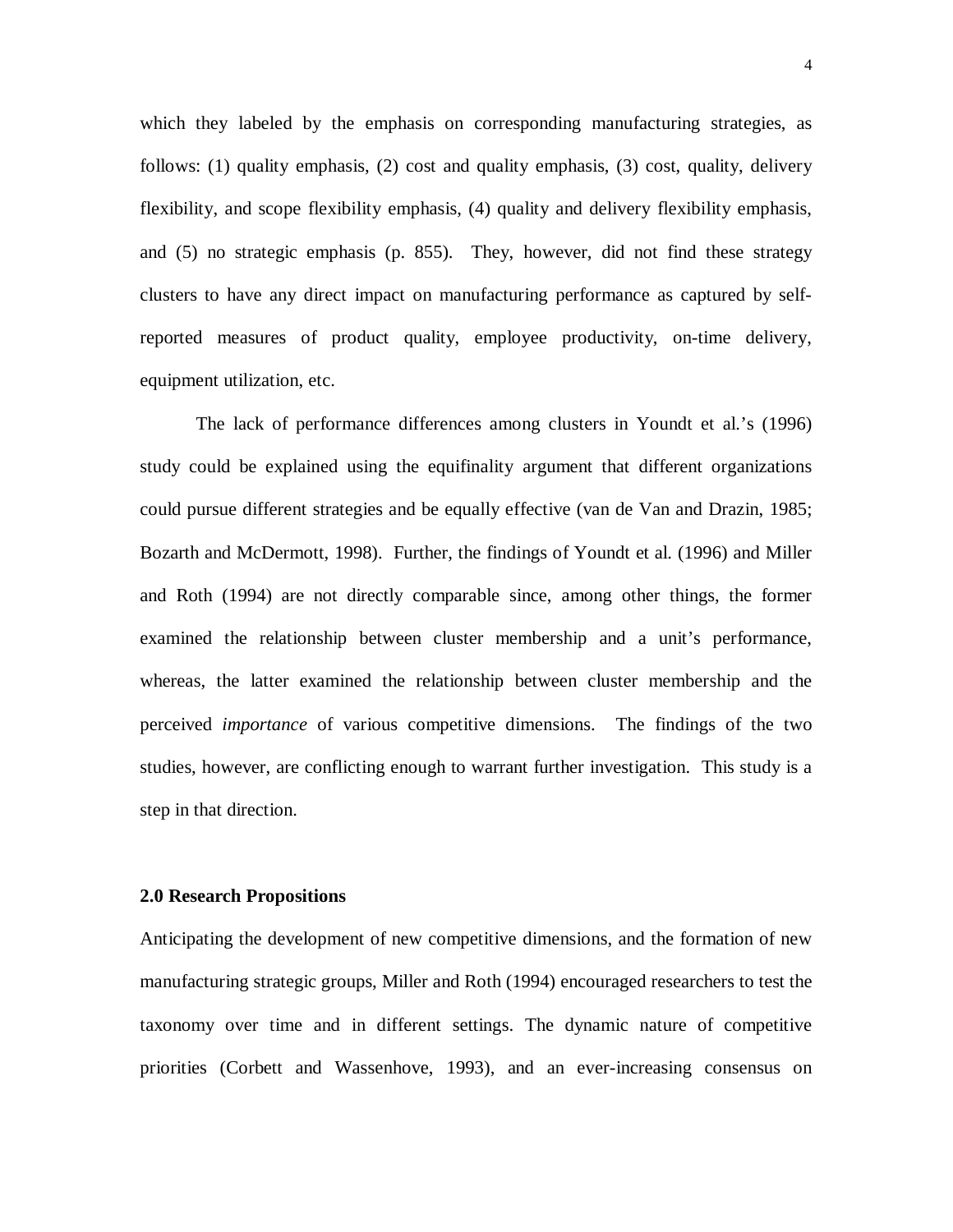manufacturers' ability to simultaneously emphasize multiple competitive priorities (Ferdows and De Meyer, 1990; Noble, 1995; Hayes and Pisano, 1996; Clark, 1996; Kathuria, 1997), are added incentives for reexamining the issue. About a decade after the data in Miller and Roth's (1994) study was collected, the time seems ripe to reexamine the clustering of manufacturers across several competitive priorities. Further, it would be interesting to see if the patterns observed among large manufacturers in Miller and Roth's study would be prevalent in relatively small manufacturers in a cross-section of industries.

Accordingly, the purpose of this study is to examine if units differ across the competitive priorities emphasized. If so, are these differences, in any way, explained by any contextual factors, such as industry membership, or reflected in their manufacturing performance? Figure 1 presents a model of contextual factors and performance criteria associated with competitive priorities emphasized.

> ========================== Insert Figure 1 about here ==========================

The conceptual model in Figure 1 includes four widely accepted competitive priorities in the manufacturing strategy literature – cost, delivery, quality and flexibility (cf., Ward, Duray, Leong & Sum, 1995). The model suggests that the relative emphasis of various manufacturing units on these competitive priorities is likely to be associated with contextual variables, such as industry membership. Further, it is expected that manufacturing units placing a relatively high emphasis on *a group* of priorities will perform better on the corresponding performance criteria – efficiency, timeliness,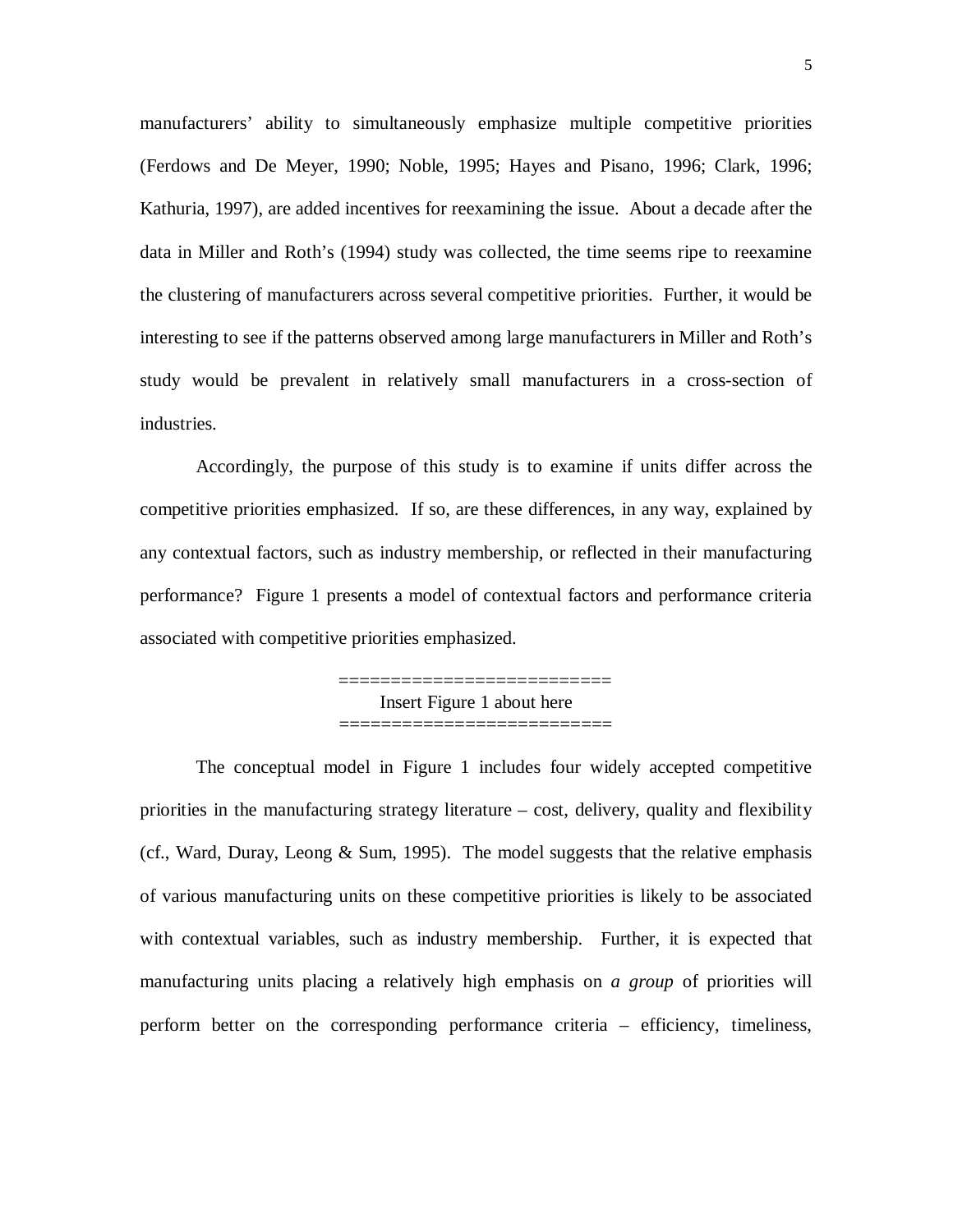customer satisfaction, etc. The above conceptualizations are stated below in the form of three propositions.

**Proposition 1.** *Manufacturing units can be classified into different groups based on their emphasis on competitive priorities: Cost, Flexibility, Quality, and Delivery.*

**Proposition 2.** *The group orientation – competitive priorities emphasized – is associated with industry membership.*

**Proposition 3.** *Depending upon the orientation of the groups identified above, the groups will perform better on different sets of performance criteria.*

This study tests the above propositions as follows. First, it identifies groups of manufacturers who perceive a similar emphasis on multiple competitive priorities in different industries. Second, it examines differences in the relative emphasis on competitive priorities between and within groups. Third, it explores the relationship between the groups' orientation (i.e., competitive priorities emphasized by the group) and the industry membership. Finally, perceived managerial performance of the respective groups on several measures is examined for differences between and within groups.

#### **3.0 Methodology**

#### **3.1 Data and procedures**

The data used in this study was collected as a part of the bigger project that involved five employees - a manufacturing manager, three subordinate employees, and a general manager - from each participating unit. For details regarding the bigger project, please refer to Kathuria & Partovi (1999) and Kathuria, Porth, and Joshi (1999). Given the nature of the project and the extent of data collection, a low response rate was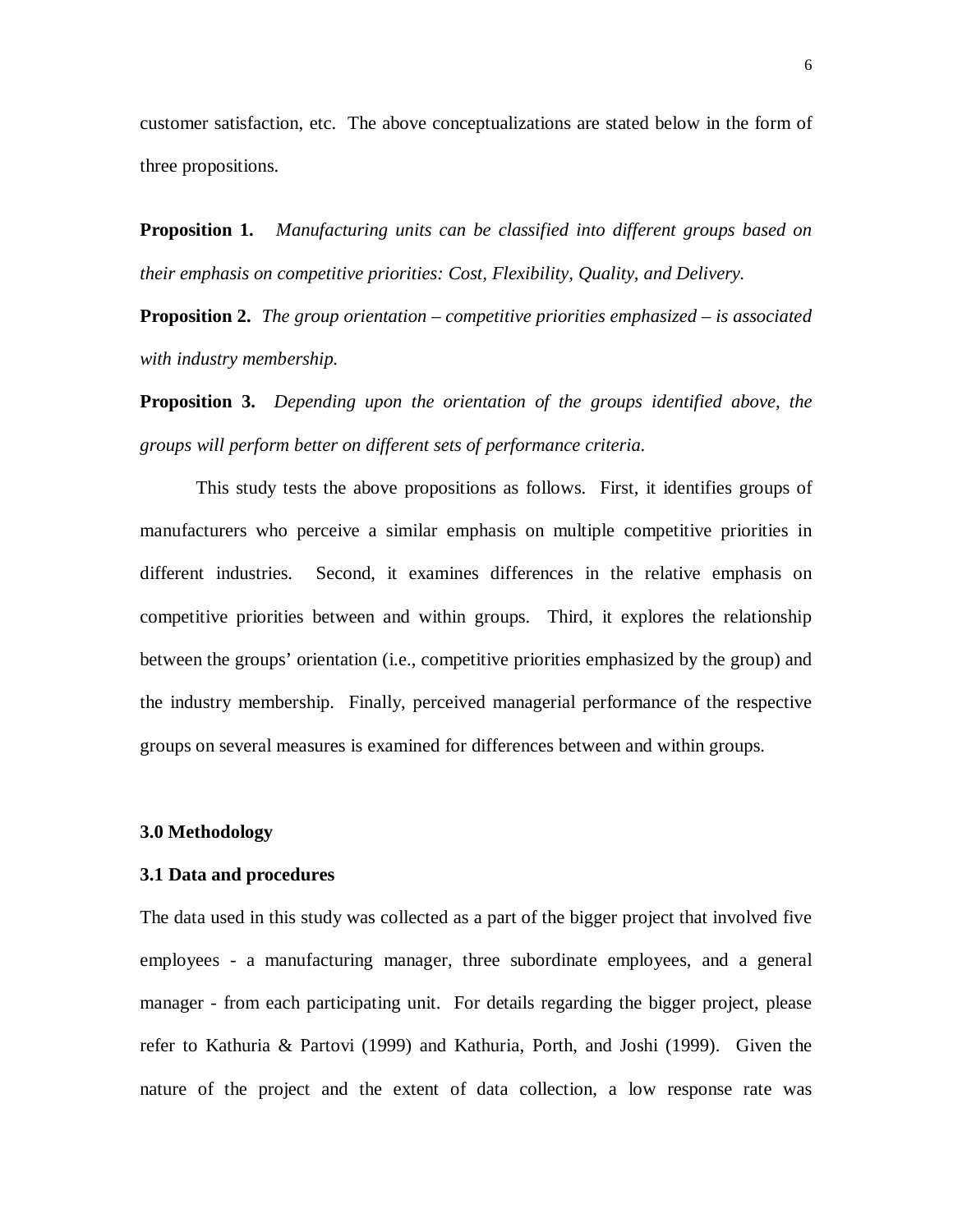anticipated. Thus, a large potential pool of over 1300 manufacturers was identified from Pennsylvania Directory of Manufacturers (1995), New Jersey Directory of Manufacturers (1995), and Delaware Directory of Manufacturers (1995). The sample included different industries to facilitate generalizability of the results. Given the low response rate of mail surveys and limited resources, first a letter accompanied by a postage-paid reply card was mailed to solicit participation in the study. About 100 letters came back undelivered due to change of address or incorrect address. Of the remaining, over 300 responded of which 158 agreed to participate. The rest, though expressed interest in the study, were unable to participate due to other commitments at that time or reduced manufacturing activity.

The focus of this study was a manufacturing unit where the manufacturing manager would have implemented or pursued the competitive priorities of the unit, based on his/her perception. These units included manufacturing units or divisions of some large firms, and for smaller manufacturers, the entire organization. The data used in the study came from two questionnaires (one for the manufacturing manager and one for the general manager) from each participating unit. Of the  $316(=158x2)$  questionnaires distributed at the two levels, 197 responses from 99 units were received. One general manager's response was discarded since the matching manufacturing manager's response was not received. A comparison of the units in this study with nonparticipating units showed no statistically significant differences for size (number of employees and annual sales). The average manufacturer in the sample had annual sales of US \$43 million with about 75% of the sample being below US \$100 million. The average number of employees in a sample plant was 275, which is on the higher side considering the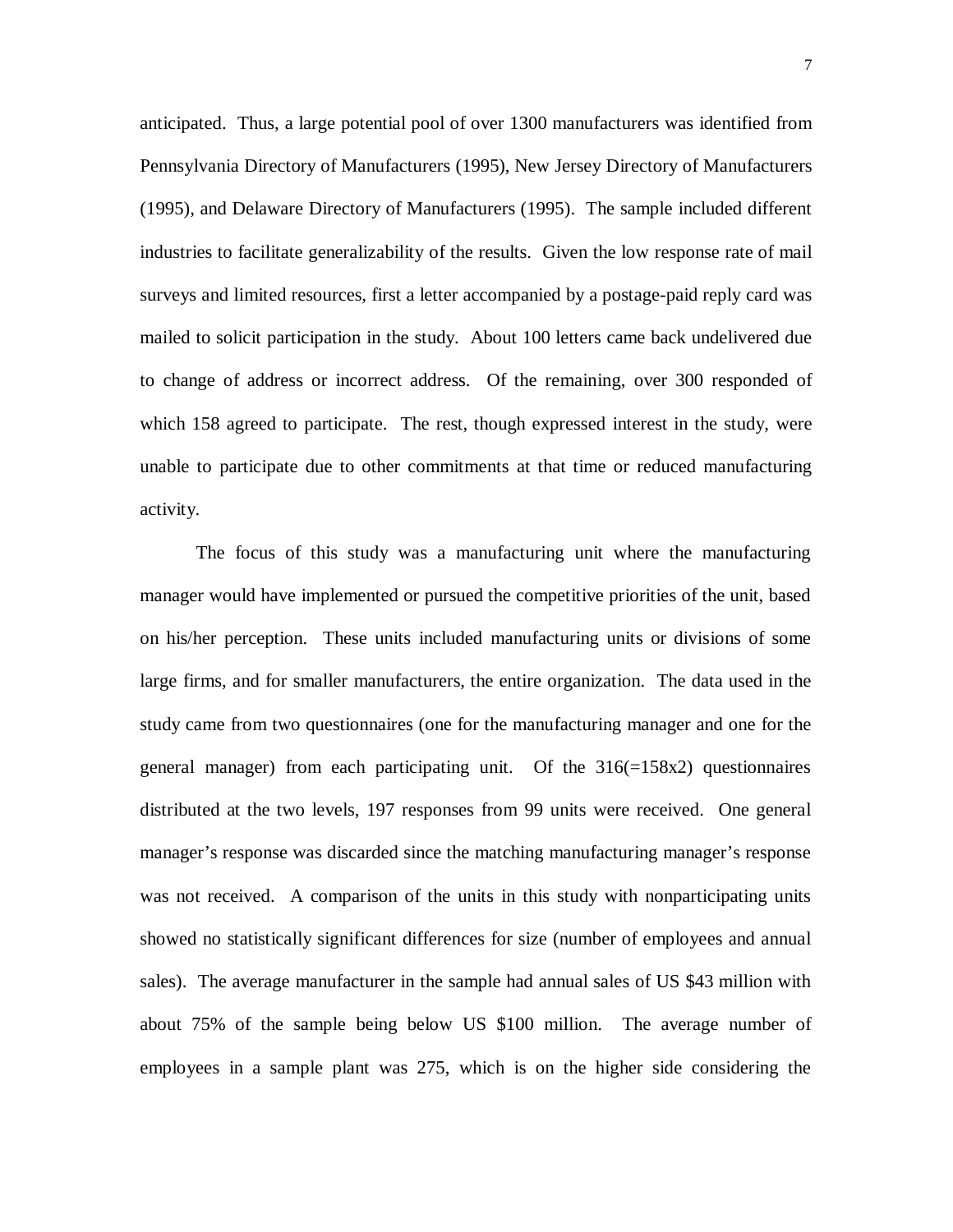national average (Compton, 1997). A comparison of the sample with the national statistics is provided in Table 1.

> ========================== Insert Table 1 about here ==========================

The Manufacturing Manager's survey, shown in the top panel of Appendix I, was filled out by managers whose titles included Operations Manager, Director of Operations, and Manufacturing Manager. The average job tenure for the participating manufacturing managers was 5.11 years with a standard deviation of 4.53 years. Second, the General Manager's Survey, shown in the bottom panel of Appendix I, was completed by a superior of the manufacturing manager who responded to the manufacturing manager's survey. Thus, the term General Manager refers to a superior to whom the manufacturing manager reports directly. The average years of association for the two managers in the sample were over 5 years, with a standard deviation of 4.45 years.

#### **3.2 Industry Mix**

This research focused on six industries in the manufacturing sector, as done in some recent studies by Boyer, Ward, and Leong (1996), Swamidass (1994), and Ritzman, Safizadeh, Wood, and Sharma (1993). Specifically, manufacturing units in the following industries were studied: fabricated metal, machinery except electrical and computers, electrical machinery including computers, transportation and aerospace, consumer nondurables, and a miscellaneous industry that was called "other". Table 1 contains the composition of the sample, based on the manufacturing managers' response to the industry-related questions. In terms of the type of industry, 15% of the units are in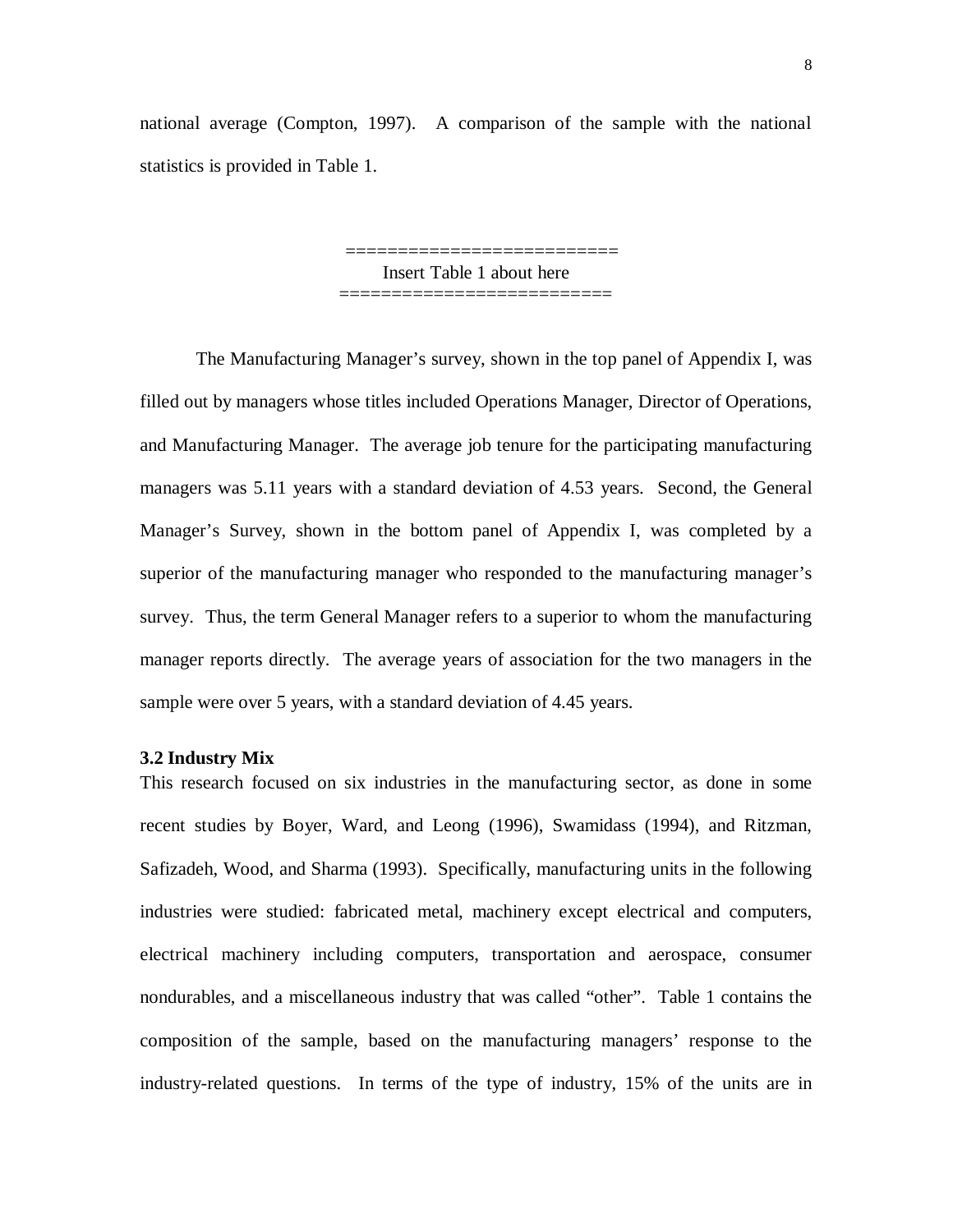fabricated metal, 9% in machinery except electrical and computers, 11% in electrical machinery and electrical goods, 7% in transportation and aerospace, 20% in consumer nondurable, and 38% are in the miscellaneous category with no more than five percent in any single industry.

#### **3.3 Measures**

#### **3.3.1 Competitive Priorities**

Consistent with the literature, the term "competitive priorities" is used to describe manufacturers' choice of manufacturing tasks or key competitive capabilities, which are broadly expressed in terms of low cost, flexibility, quality, and delivery (Ward et al., 1995; Skinner, 1969; Berry, Bozarth, Hill, and Klompmaker, 1991; Hayes and Wheelwright, 1984). Given the multi-dimensional nature of these priorities, multiple items were used to capture a manufacturer's emphasis on each competitive priority. These items, listed in Appendix I, were taken from several published sources, including Morrison and Roth (1993); Ritzman et al. (1993); Nemetz (1990); Wood, Ritzman, and Sharma (1990); and Roth and Miller (1990). Manufacturing managers rated all items on a five-point Likert scale with values ranging from 1 to 5, with 5 being extremely important. The items in the questionnaire were arranged in a random order to elicit accurate information from respondents.

To determine the underlying dimensions of competitive priorities, a principal component factor analysis with oblimin rotation in SPSS 8.0 was used. The oblimin rotation was used since the competitive priorities are not assumed to be orthogonal, but may actually be mutually supportive of each other. To ensure that a given item represented the construct underlying each factor, a two-stage rule was used (cf., Nunnally, 1978). First, a factor weight of 0.45 was used as the minimum cutoff. Second, if an item loaded on more than one factor, with difference between weights less than 0.10 across factors, the item was deleted from the final scale. The Cost and Quality-of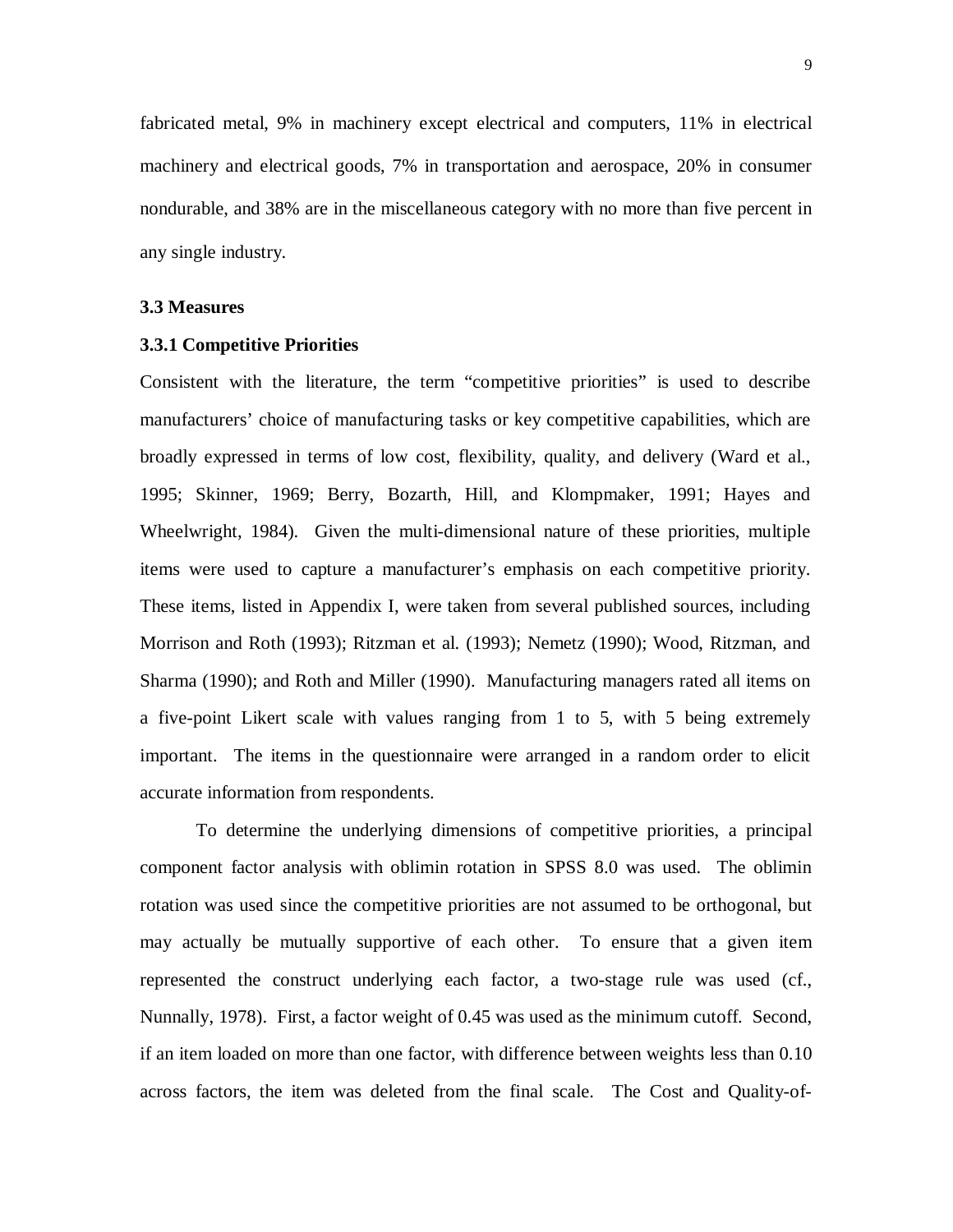Conformance scales retained all the items as expected, and the Flexibility scale retained four of the five items. One item that did not load on Flexibility was 'customizing product to customer specification.' For the Delivery scale, one item (making fast deliveries) was dropped due to a low factor loading.

Next, the internal consistency of the competitive priority scales was assessed using Cronbach's alpha coefficients. In the present study, since the alphas for the revised scales were not significantly different from those of the original scales, the original scales were retained for subsequent analyses. The original alphas for the Cost, Quality-of-Conformance, Flexibility, and Delivery scales, reported in Appendix I, are above the lower limits of acceptability, generally considered to be around 0.60 (Nunnally, 1978). The Quality-of-Design scale, which had an alpha of 0.46, was dropped from further analysis.

Finally, the scores for each scale were determined by adding up the individual scores for the corresponding measures and then dividing by the number of measures. For example, a manufacturing unit's emphasis on cost was calculated by averaging its score on three measures – M1 (Controlling production costs), M3 (Improving labor productivity), and M9 (Running equipment at peak efficiency). As shown in Appendix I, the individual scores on six of the seventeen measures ranged between 1 (not at all important) and 5 (extremely important), while nine of the seventeen measures ranged between 2 and 5, and only two of the seventeen between 3 and 5.

#### **3.3.2 Managerial Performance**

Regarding studies of manufacturing strategy, Swamidass and Newell (1987), among others, noted the difficulty of obtaining objective financial measures of performance, such as profit growth, profit margin, sales increase, market share, return on investment, etc. Although it is preferable to use objective measures of performance, such measures are hard to compare across units with different technologies, product lines, and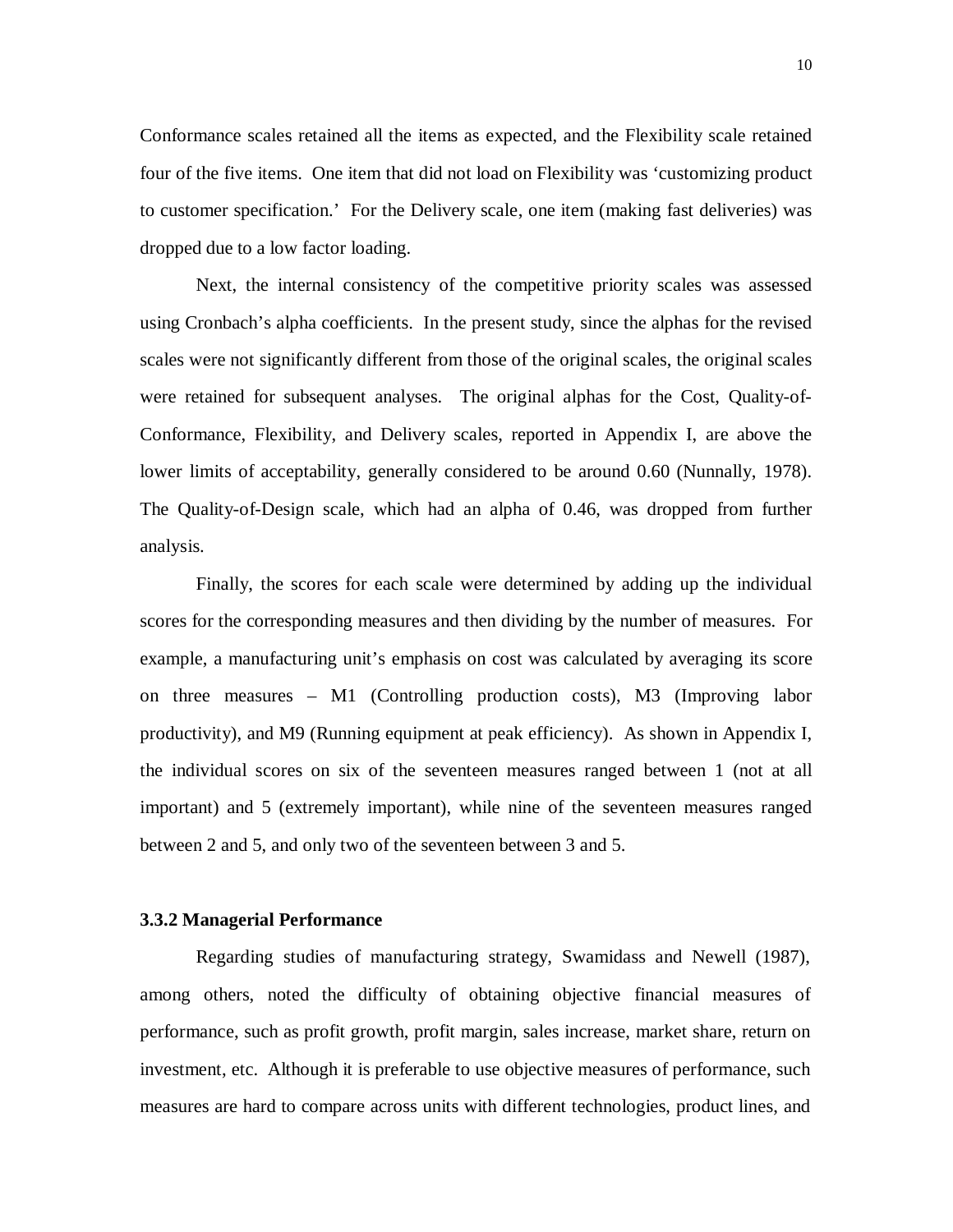competitive priorities (Bozarth & Edwards, 1997). Hence, perceptual measures of managerial performance were adopted from the organizational sciences literature, which included quality of work, accuracy of work, productivity of the group, customer satisfaction, operating efficiency, quantity of work, and timeliness in meeting delivery schedules. The above measures are generic enough to be applicable to different industries, and different units pursuing dissimilar strategies.

The perceived measures have been used and recommended as a substitute when objective measures are either not available or not relevant (Dess and Robinson, 1984; Venkatraman and Ramanujam, 1987; Youndt et al., 1996). The use of perceptual measures, however, could lead to the common methods variance (CMV) problem, which was tested using the Harman (1967) one-factor test. The same test has been used in similar studies in the Operations Management literature (cf., Bozarth & Edwards, 1997). If the measures were to be affected by CMV, then they would tend to load on a single factor. The factor analysis for the managerial performance measures resulted in two factors, with the highest factor loadings spread across the two factors.

To further moderate the problem of common method variance due to the monorespondent bias, superiors of manufacturing managers (not the manufacturing managers themselves) were asked to rate the manufacturing managers' performance on a scale of 1 to 7, with 1 being 'Unsatisfactory' and 7 being 'Excellent.' As seen in Appendix I, four of the seven measures ranged between 2 and 7, and three ranged between 3 and 7, while the average scores on the seven measures range between 4.98 and 5.49. Further, the high ranking respondents (manufacturing and general managers) in this study also helped to overcome the common method variance problem, since they tend to be more reliable sources of information (Philips, 1981).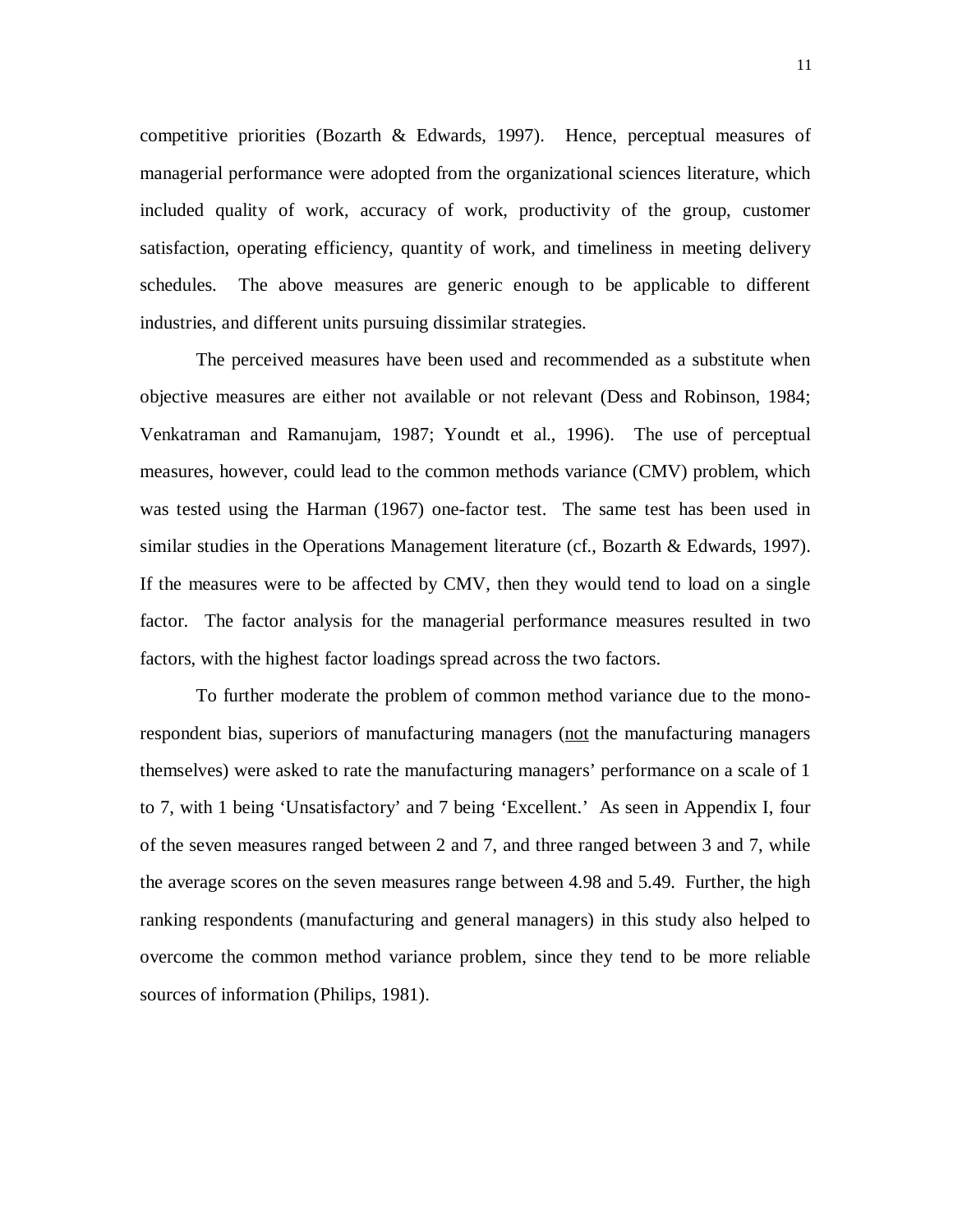#### **4.0 Results and Discussion**

#### **4.1 Clusters Emphasizing Multiple Priorities**

The data were cluster analyzed using Ward's method with the squared Euclidean distance measure in SPSS 8.0, also deployed by Noble (1995). A problem with the cluster analysis is the selection of the most appropriate number of clusters (Miller and Roth, 1994). The objective, generally, is to strike a balance between parsimony (few clusters) and accuracy that is attained by keeping the data as individual observations (Boyer et al., 1996). This study used several rules of thumb as guides for determining the appropriate number of clusters, as employed in similar studies by Miller and Roth (1994) and Boyer et al. (1996).

First, Lehmann (1979) suggests that the number of clusters should be limited to between n/30 and n/60, where n is the sample size. This implies that the number of clusters in the final analysis should be between two and four. Second, a hierarchical clustering model was used to generate a dendogram, which graphically illustrated how the manufacturers quickly grouped into four main clusters. Third, to check the stability of membership in the four clusters, three iterations of the Ward's method were performed with the number of clusters set at three, four, and five. A comparison of the three solutions indicated that the cluster membership was stable across solutions and new clusters were formed only by splitting apart larger clusters. Fourth, as suggested by one of the reviewers, Ward's clustering method was run several times after rearranging the observations, based on several keys. Since the shuffling of observations did not affect the cluster membership in any way, it was concluded that the four-cluster solution identified by the Ward's method was, indeed, a robust solution.

Finally, the managerial interpretability of the solutions was sought. First, ANOVA was used to test for differences in the defining variables (the emphasis on the four competitive priorities), among clusters. Second, Scheffe pairwise comparisons of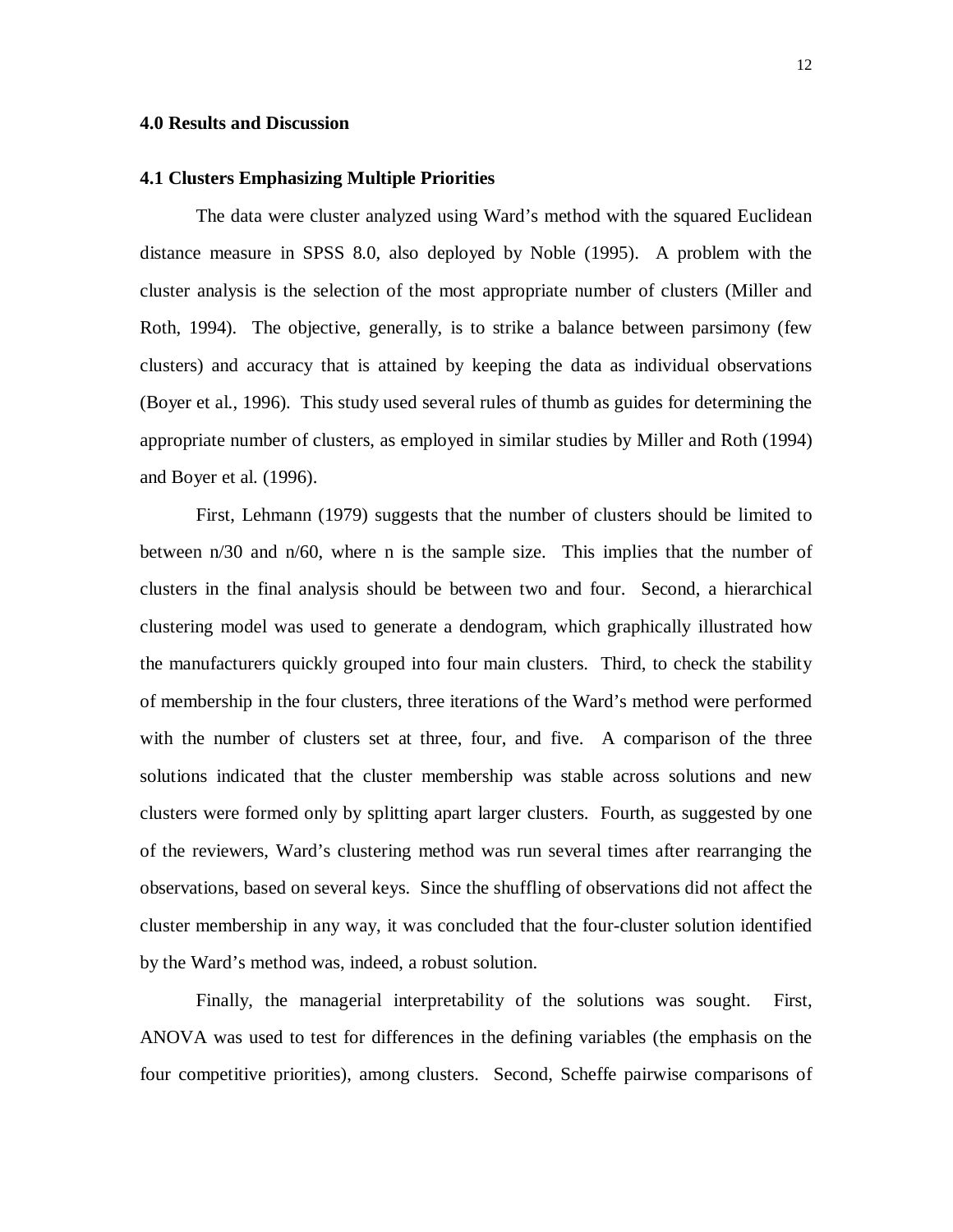means were performed to determine which pairs were significantly different. The fourcluster model best met the above criteria. The null hypothesis that the four clusters are equal across all defining variables was rejected at the 0.0001 level of significance.

Table 2 presents the cluster means, the standard errors, the group numbers from which this group was significantly different at the 0.05 level of significance or less, and the relative ranking of the emphasis on the four competitive priorities within each group. The F-statistics indicate strong evidence that one or more of the cluster means differed from another on all four defining variables, at the 0.0001 level of significance. Further, the Scheffe pairwise comparison of the mean difference, at the 0.05 level of significance or less, indicated that 38% of the group means were different from all of the other three group means, 56% were different from two of the three groups, and (6%) were different from only one of the three groups.

> =========================== Insert Table 2 about here ==========================

The four clusters are named: Starters(Cluster1), Efficient Conformers(Cluster 2); Speedy Conformers(Cluster3), and Do All(Cluster4). The interpretation of the groups is based on whether (a) the relative emphasis on competitive priorities is significantly different among clusters, and (b) the relative emphasis on a competitive priority is significantly different from other competitive priorities within a cluster. The latter is tested using the two-tailed paired-sample t-tests in Table 3. Each column in Table 3 corresponds to a group, and presents the competitive priority(ies) from which a given priority was emphasized significantly differently at the 0.05 level of significance or less.

> =========================== Insert Table 3 about here

> ===========================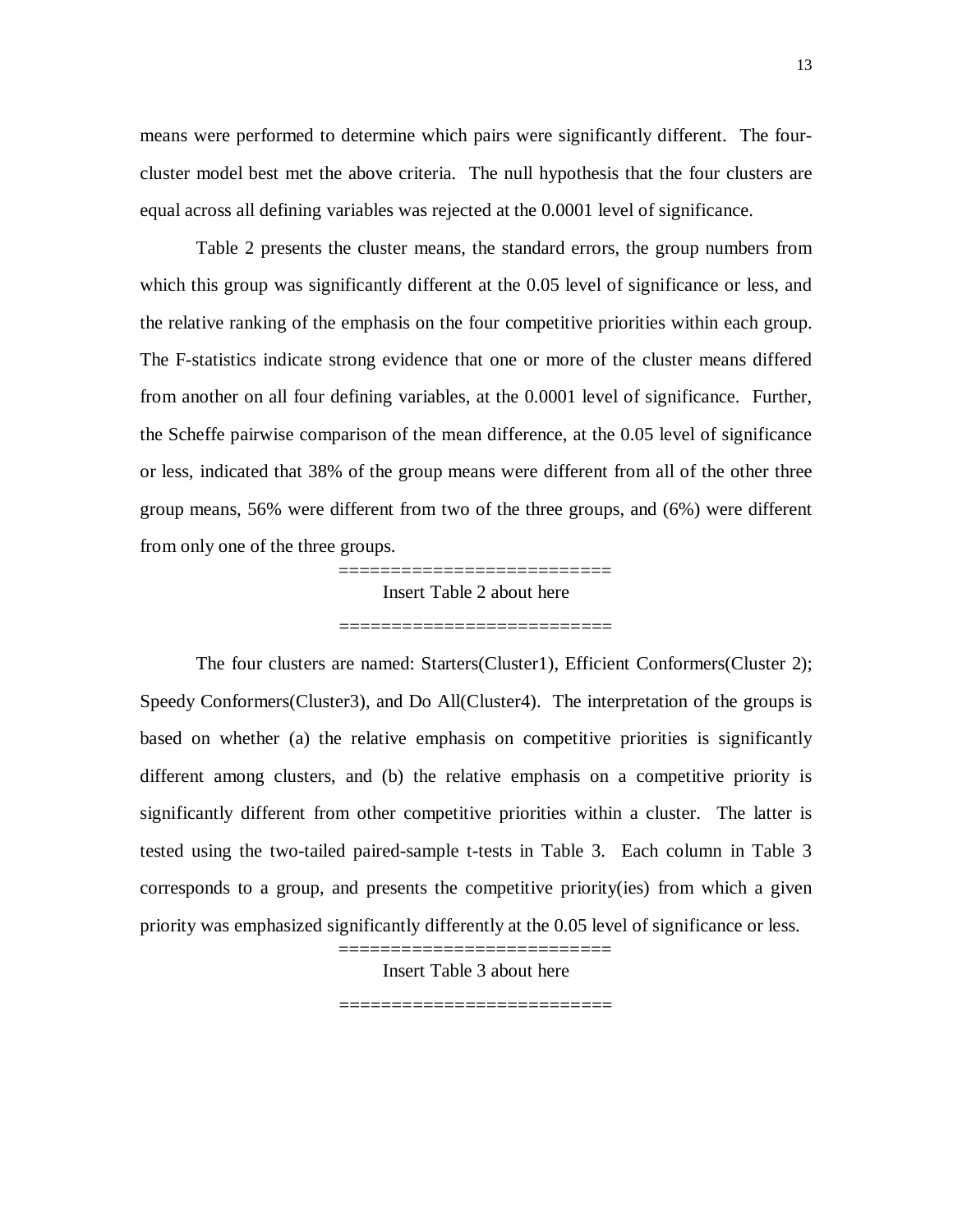**Cluster 1: Starters.** This cluster of thirty-two manufacturing units ascribes significantly *lower* emphasis to cost and quality compared to the other three clusters. Delivery and flexibility are both rated significantly *below* the importance given by the cluster 3 and 4 members. This cluster is named "Starters" for their low relative emphasis on all four priorities, which is below 3.80, on a scale of 1-5, with the highest (3.78) on quality. Based on the within cluster analysis (Table 3), the emphasis on quality ranks #1, and is significantly higher than flexibility, though not different from cost or delivery. The manufacturers in this group appear to be emphasizing quality so as to 'qualify' in the market place. It is also possible that other non-manufacturing priorities, such as design or innovation, are more important for this group. The starters are the second largest group, representing thirty-three percent of the cases in four clusters.

**Cluster 2: Efficient Conformers.** This cluster of eleven units distinguishes itself from the Starters (cluster 1), based on a significantly higher emphasis on quality and cost. The top two priorities within this cluster are cost and quality, with about an equal emphasis (4.51 and 4.48 respectively). Further, within this cluster, the emphasis on cost and quality is significantly higher than that of delivery and flexibility, that is why the name – Efficient Conformers. The Efficient Conformers are the smallest group, representing about eleven percent of the cases.

**Cluster 3: Speedy Conformers.** This cluster's emphasis on delivery (4.35) is significantly higher than that of the Starters (cluster 1) and the Efficient Conformers (cluster 2), but not significantly lower than the members of cluster 4. Within this cluster, the emphasis on quality (4.43) is not significantly different from delivery, which means quality and delivery are equally emphasized, hence, the name – Speedy Conformers. This cluster of forty units places significantly higher emphasis on both quality and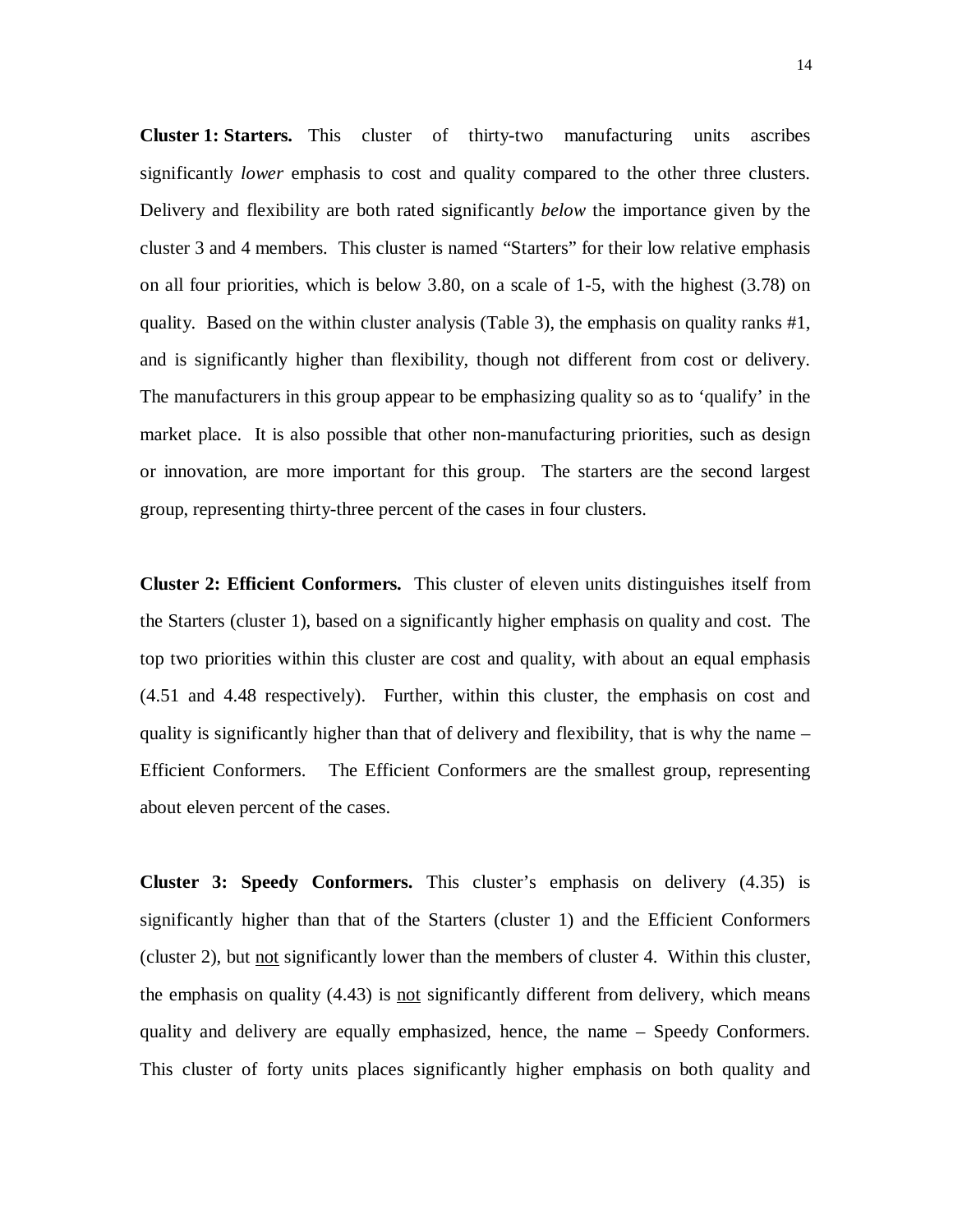delivery as compared to cost and flexibility. The speedy conformers are the largest group accounting for forty-one percent of the cases.

**Cluster 4: Do All.** This cluster of fifteen units, representing about fifteen percent of the cases in all four groups, places a simultaneously high emphasis on all four competitive priorities. This group's emphasis on all four priorities exceeds 4.5, which earns this group the name – "Do All." The emphasis on quality and flexibility is significantly higher than that in the other three groups, which clearly distinguishes this group from the lot. Further, based on the within group analysis (Table 3), the emphasis on quality is not significantly different from flexibility, which means the group equally emphasizes these two priorities. The emphasis on flexibility is not significantly different from the emphasis on cost, and delivery. Given a very high emphasis on all four competitive priorities  $(4.51 - 4.93)$ , and, about the same emphasis on flexibility, delivery, and cost, the group was named Do All.

The above results support Proposition 1 and suggest that in general, manufacturers emphasize various sets of competitive priorities that reflect their strategies to meet the needs of the markets they serve. The study also found a group of manufacturers, though small, who simultaneously emphasize all four competitive priorities. This finding reinforces the views of Ferdows & DeMeyer (1990) but goes against the traditional 'trade-offs' thinking.

#### **4.2 Industry-Cluster Relationship**

Proposition 2 was tested using a chi-square test, which indicates no relationship between group membership and the industry to which the manufacturing unit belongs (Chi-square  $= 14.39$ ,  $p = 0.49$ , df  $= 15$ ). Table 4 illustrates the distribution of the four groups by industries in the sample. In the four clusters, there are multiple competitors in each industry with the following exceptions. First, the two smallest groups, Efficient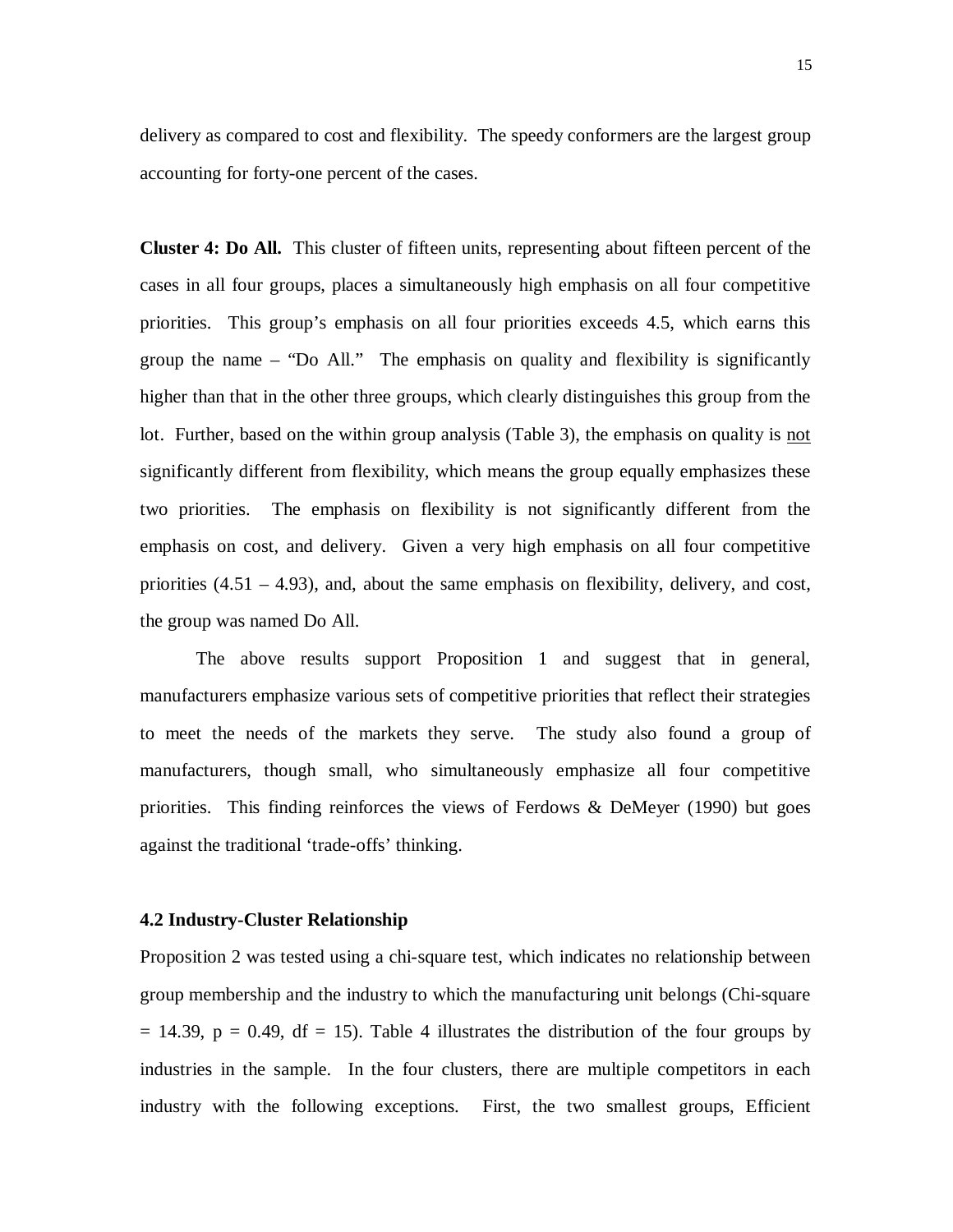Conformers and Do All, had no representation in the Machinery industry, and a single respondent each in Electrical machinery and electrical goods. Second, there were no Efficient Conformers in the fabricated metal industry. Finally, there was only one respondent from the Do All group in the transportation and aerospace industry. This could be due to small size of the two clusters, 11 and 15 respectively. In the bigger clusters, the Starters and the Speedy Conformers, there were multiple competitors in all industries. Proposition 2 was, therefore, not supported.

The lack of industry associations with competitive priority group membership suggests that manufacturers use different competitive priorities to compete in the same industry. This is consistent with Porter's (1980) views that a broad range of strategies is available to competitors within an industry. Prima facie, this finding seems different from Miller & Roth (1994) who observed that certain strategic groups were more likely to be found in certain industries. In a detailed examination of their sample at the SIC code level, however, Miller & Roth also found that at least one competitor used a significantly different basis to compete than its primary competitors.

> =========================== Insert Table 4 about here

> > ==========================

#### **4.3 Performance Measures:**

Table 5 presents the cluster mean scores, the standard errors, and the in-cluster rankings of the seven performance measures. One or more of the four competitive priority clusters are significantly different from another, at 0.05 level or less, on two performance measures – customer satisfaction ( $F = 4.04$ ,  $p = 0.0097$ ) and quality of work ( $F = 3.19$ , p  $= 0.0269$ ).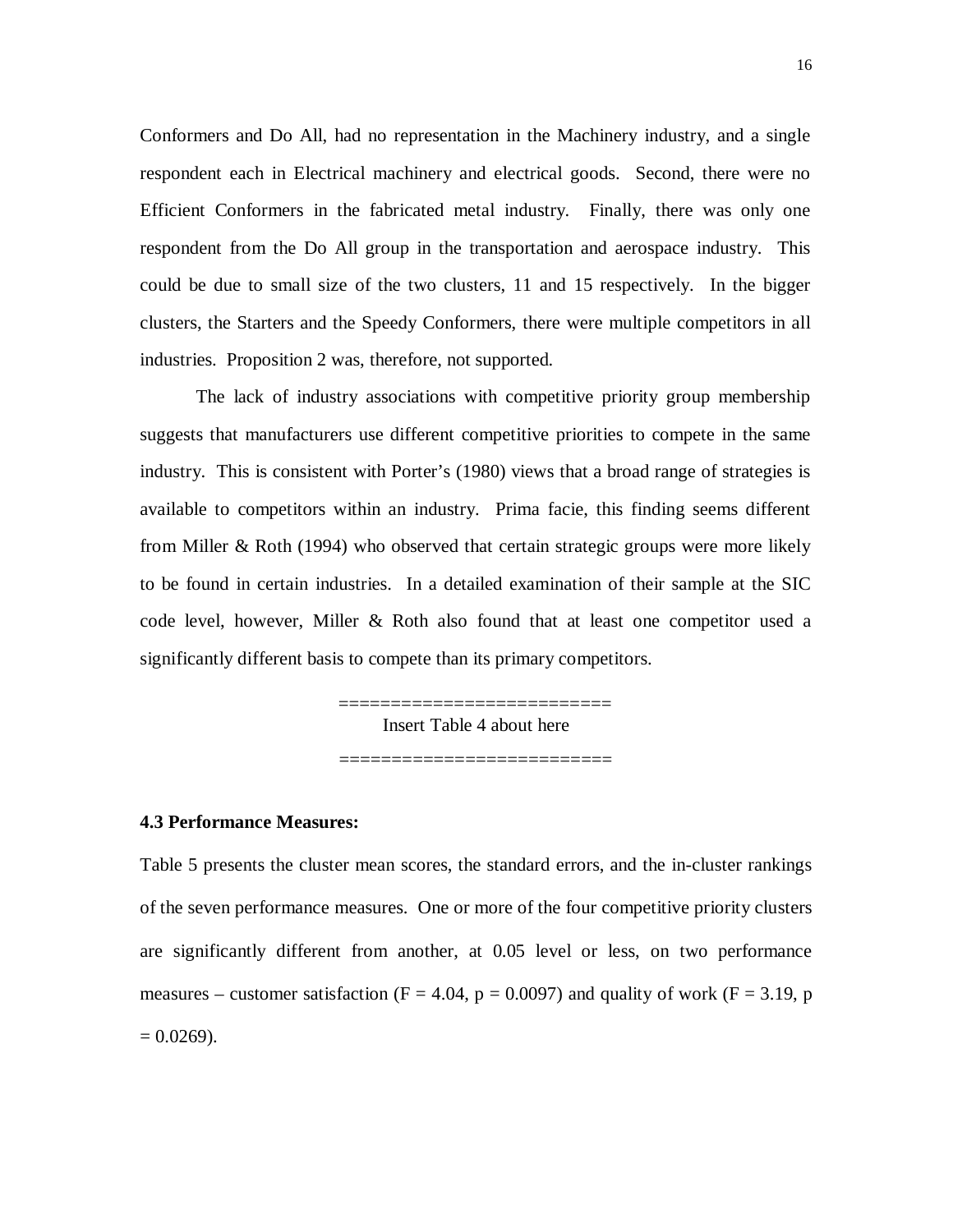=========================== Insert Table 5 about here ==========================

The manufacturing managers of the Do All group are perceived by their respective superiors to perform significantly better on customer satisfaction than their counterparts in the Starters group. Within the Do All group, the managerial performance on customer satisfaction is rated the highest (6.07 on a scale of 1-7), followed by the accuracy of work (6.00) and quality of work (5.80). The Speedy Conformers perform significantly better than their counterparts in the Starters group on the quality of work, which is also rated the highest within the Speedy Conformers group, with the accuracy of work and timeliness in meeting customer delivery schedule tied for the second place.

Within the group of Efficient Conformers, managerial performance on the quantity of work is rated the highest (5.66). Efficient Conformers are also rated the highest, among the four clusters, on quantity, productivity, and efficiency. The ratings are, however, not significantly distinguishable from the other three groups. The highest cluster means on the remaining four measures – accuracy, customer satisfaction, timeliness, and quality – are attained by the Do All group, though the between-cluster differences are significant on customer satisfaction only.

To further understand the managerial performance implications for the competitive priority clusters, within-cluster paired-sample T-tests were conducted (Table 6). All reported pairs in Table 6 are significantly different at 0.05 level or less, except six pairs marked 'b' that are different at 0.10 level or less. The results shed some extra light on the performance-priority cluster relationships. Members of the Do All group perform significantly better on accuracy, quality, quantity, customer satisfaction, and timeliness,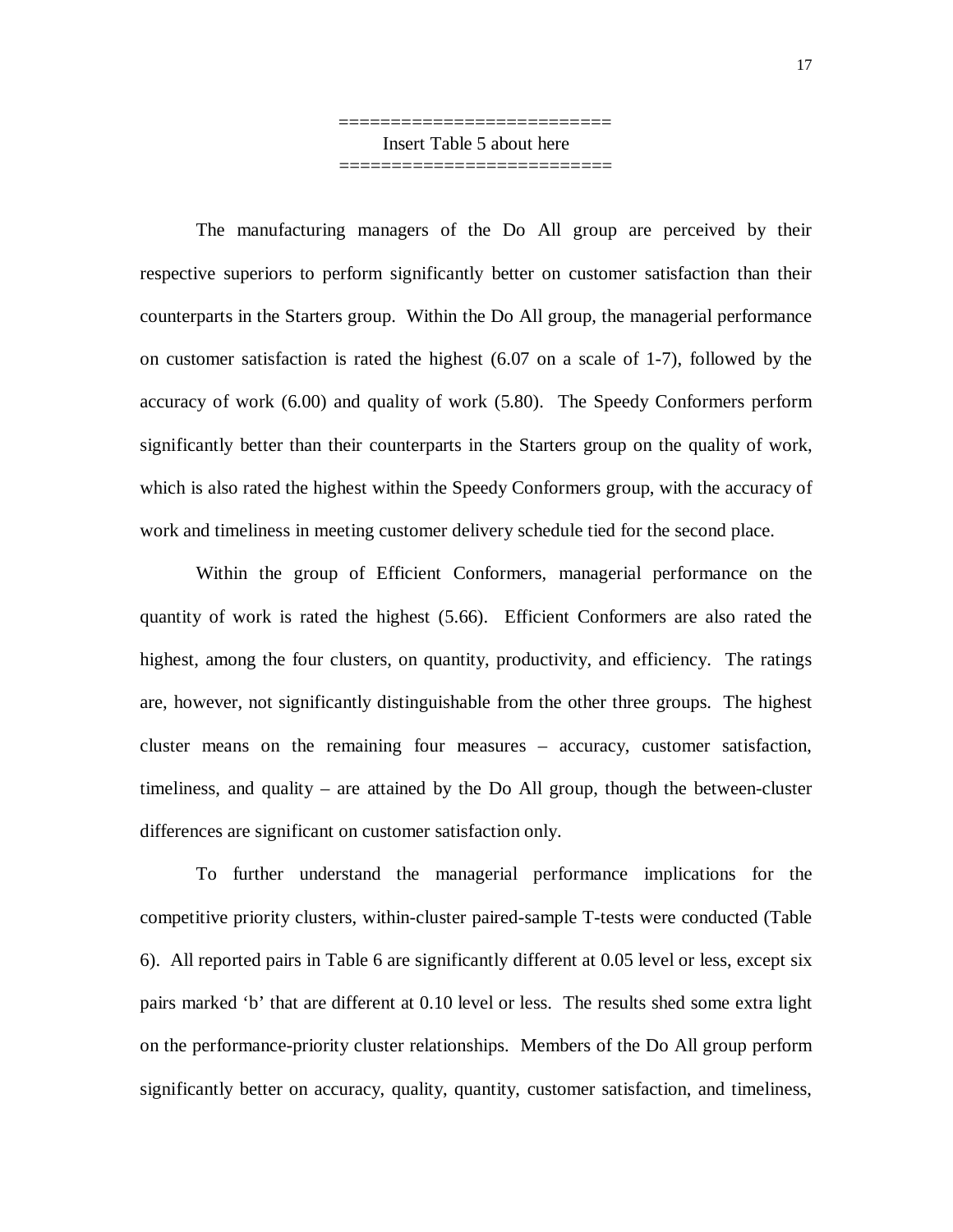as compared to efficiency and productivity of that cluster. The Speedy Conformers, consistent with their orientation, perform significantly better on customer satisfaction, and timeliness, as compared to their perceived efficiency and productivity. Their perceived performance on accuracy and quality is also significantly better as compared to that on efficiency, productivity, and quantity. The Efficient Conformers, on the other hand, perform better on quantity than on timeliness, quality, productivity, and efficiency. The Starters perform better on accuracy, quality, timeliness, quantity, and productivity as compared to efficiency. Further, their performance on quantity is better than their performance on customer satisfaction.

> =========================== Insert Table 6 about here

> ==========================

The performance differences between and within groups identified in this study support Proposition 3. As discussed above, various groups appear to perform better on those performance criteria that are consistent with their competitive priorities. Researchers including Richardson, Taylor and Gordon (1985), Giffi, Roth and Seal (1990), have suggested that performance measures should correspond to the content of a manufacturing strategy, which includes the competitive priorities emphasized. This study helps take the manufacturing strategy-performance research a step further by establishing that the manufacturers, indeed, perform better on those measures that correspond specifically to their strategic orientation.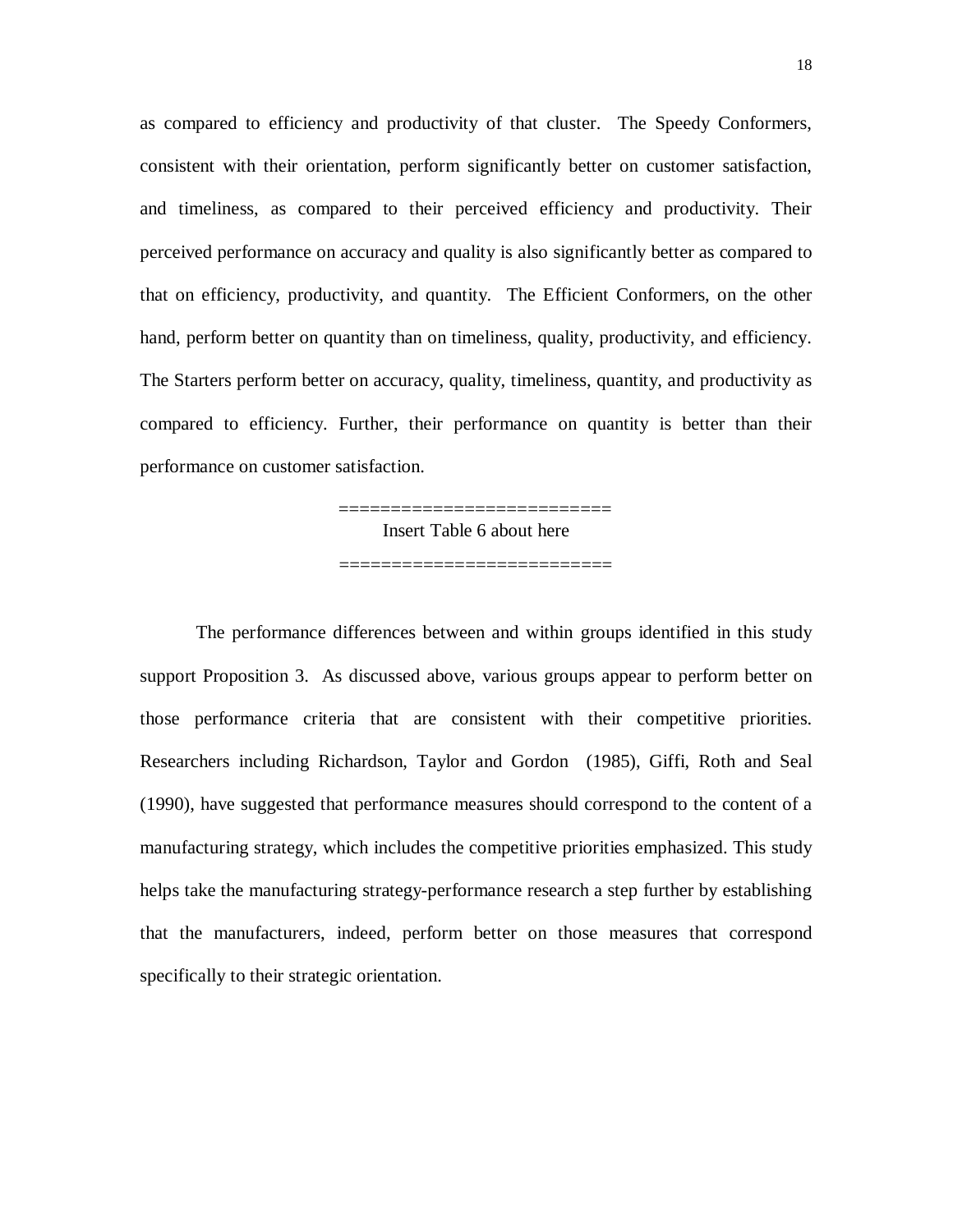#### **5.0 Conclusion:**

This study developed a taxonomy based on the content of manufacturing strategy, i.e., competitive priorities. Analysis reveals that different groups of manufacturers emphasize different sets of competitive priorities. Among relatively small manufacturers, the focus of this study, Speedy Conformers are the biggest group with forty-one percent constituents, who emphasize delivery and quality. The Efficient Conformers, eleven percent of the sample, place a higher emphasis on cost and quality than the other two priorities. The 'Do All' are not many, fifteen percent, and they place a very high emphasis on all four competitive priorities – quality, delivery, flexibility, and cost. There are several Starters, thirty-three percent, who seem to be focusing on quality more than any other priority. The Starters' emphasis on quality is, however, the lowest among all four groups, which also raises the possibility that this group might focus on some other non-manufacturing priorities not included in the study. Further, they don't surpass any group in terms of emphasis on any competitive priority.

It is also interesting to note that the four types of manufacturers exist in most all industries covered in the sample, which suggests that different manufacturers use different basis to compete within the same industry. More interesting is the fact that the Do All type, who emphasize all four competitive priorities, also satisfy their customers better than their counterparts in the Starters group. This finding is contrary to the belief of some researchers, including Skinner (1969), who would argue that the Do All companies could not perform well. The existence of the Do All types, on the other hand, is consistent with the observations of Nakane (1986) and Ferdows and De Meyer (1990),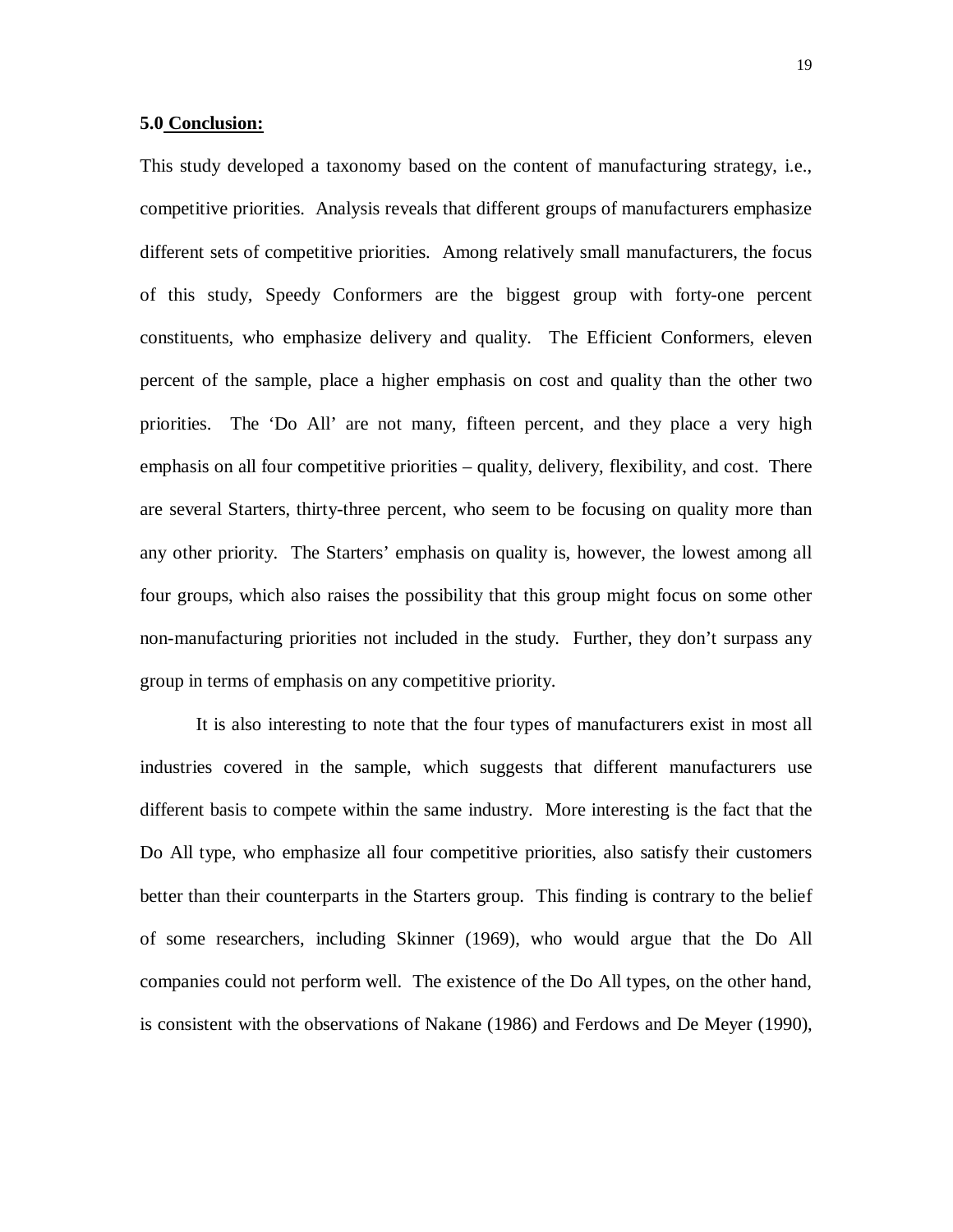who believed that the four competitive capabilities could be simultaneously emphasized and enhanced.

Further, based on within group performance analysis, different groups of manufacturers seem to perform better on certain performance measures that are consistent with their focus. For example, the Speedy Conformers are perceived better on timeliness in meeting customer delivery schedules, accuracy and quality of work than on their efficiency and productivity. Efficient Conformers, on the other hand, are doing better on quantity of work than timeliness in meeting customer schedules. The Starters, with their focus on quality, are doing better on accuracy and quality than on efficiency. This finding is consistent with the literature that suggests a correspondence between performance measures and the manufacturing priorities emphasized (Richardson et al., 1985; Roth, 1989; Nemetz, 1990).

It is also possible that the above within and between group differences could be related to both Nakane's (1986) notion of how manufacturing progresses through various competitive priorities and Ferdows & De Meyer's (1990) sandcone model. For example, the Starters seem to have a light emphasis on all priorities that might show how dividing attention between the priorities diminishes the impact on certain performance measures. This group is the lowest performer on customer satisfaction. The Do All cluster also emphasizes all priorities, but places a relatively high emphasis on all four. These manufacturing units may have progressed through the sandcone, and are able to simultaneously emphasize and enhance all four priorities. Speedy Conformers place a higher emphasis on quality and delivery as compared to cost. This group appears to be building up the sandcone. The Efficient Conformers, who place a higher emphasis on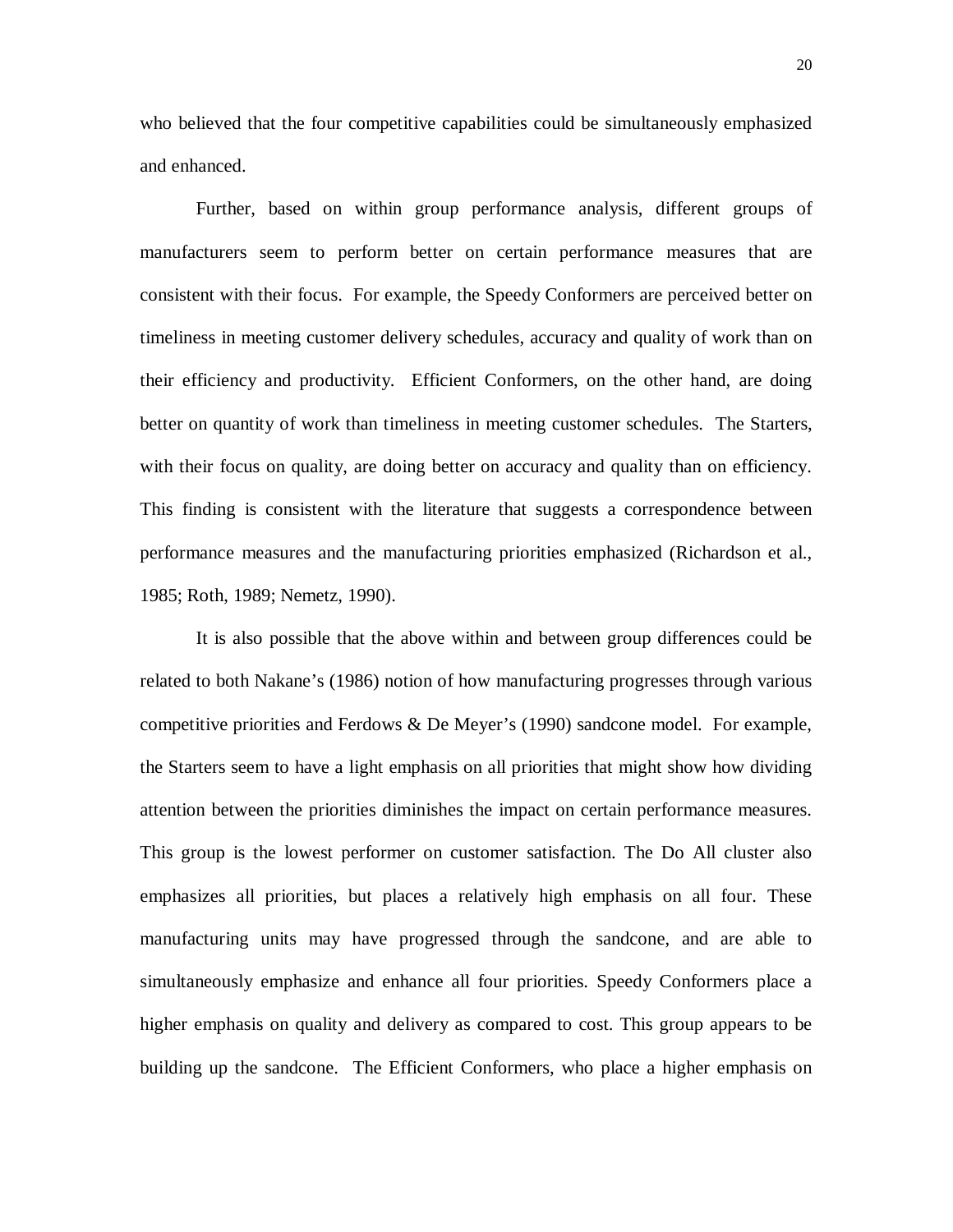quality and cost, might be taking a low cost strategy after having progressed on quality and, perhaps, may follow a different sandcone model than that of Ferdows & De Meyer (1990) and Nakane (1986).

The present study, in some respects, also builds on Miller and Roth's (1994) and Noble's (1995). Though Noble (1995) tested the cumulative model in a multiple country context using data collected between 1984 and 1987, the findings of the three studies bear some similarities. First, all three studies found multiple groups of manufacturers that have different competitive orientation, with Noble's North American sample being least supportive of all. Second, all three studies found a correspondence between performance measures and the manufacturing priorities emphasized.

Despite the similarities noted above, this study is different from Miller and Roth's (1994) and Noble's (1995). First, it focuses on relatively smaller American manufacturers, which have been mostly neglected in manufacturing strategy research. The annual sales for fifty-percent of Miller & Roth's sample was above US \$200 million, whereas sixty-four percent of manufacturers in this study were **below** US \$50 million. Noble's North American sample included Fortune 500 plants though average annual sales for the sample were not reported. Second, the present study uses only the manufacturing competitive priorities with multiple items used for operationalizing each. The other two studies used a combination of manufacturing and marketing capabilities, with Miller & Roth using single-item measures to operationalize them.

Third, the variables used in this study are obtained from two levels of respondents in each participating unit – the emphasis on competitive priorities from manufacturing managers, and the managerial performance from their superiors, general managers. The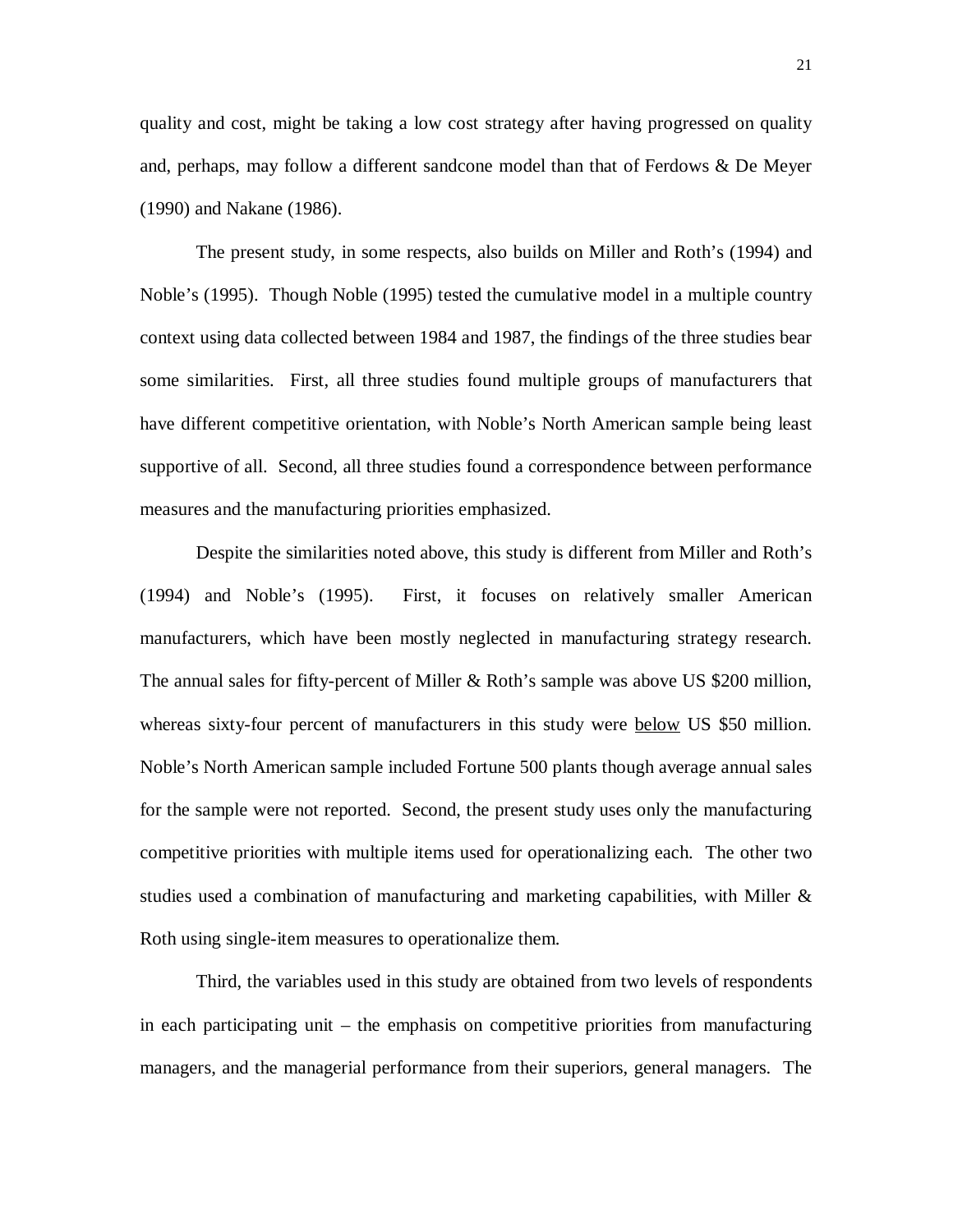other studies used one respondent for all of the data gathered from each firm or plant, and suggested that future research should attempt to use multiple sources. Finally, this study examined how different groups perform on various measures, as opposed to the importance attached to various measures in Miller & Roth's work. Noble (1995), who found clusters emphasizing multiple priorities, used fewer performance measures - labor productivity and relative productivity only. The present study used seven measures of managerial performance.

Despite the strengths of this study, it is not free from limitations that should be addressed in future studies. First, the cross-sectional data used in the study precludes any causal links between competitive priorities emphasized and perceived performance. In future, a longitudinal study might help in investigating the causal relationship between the variables. Second, two of the four scales used in the study had low alphas, which suggest the need for developing more reliable measures for the two scales - flexibility and delivery. Further research should examine if service organizations would endure a similar taxonomy, given the differences between manufacturing and services.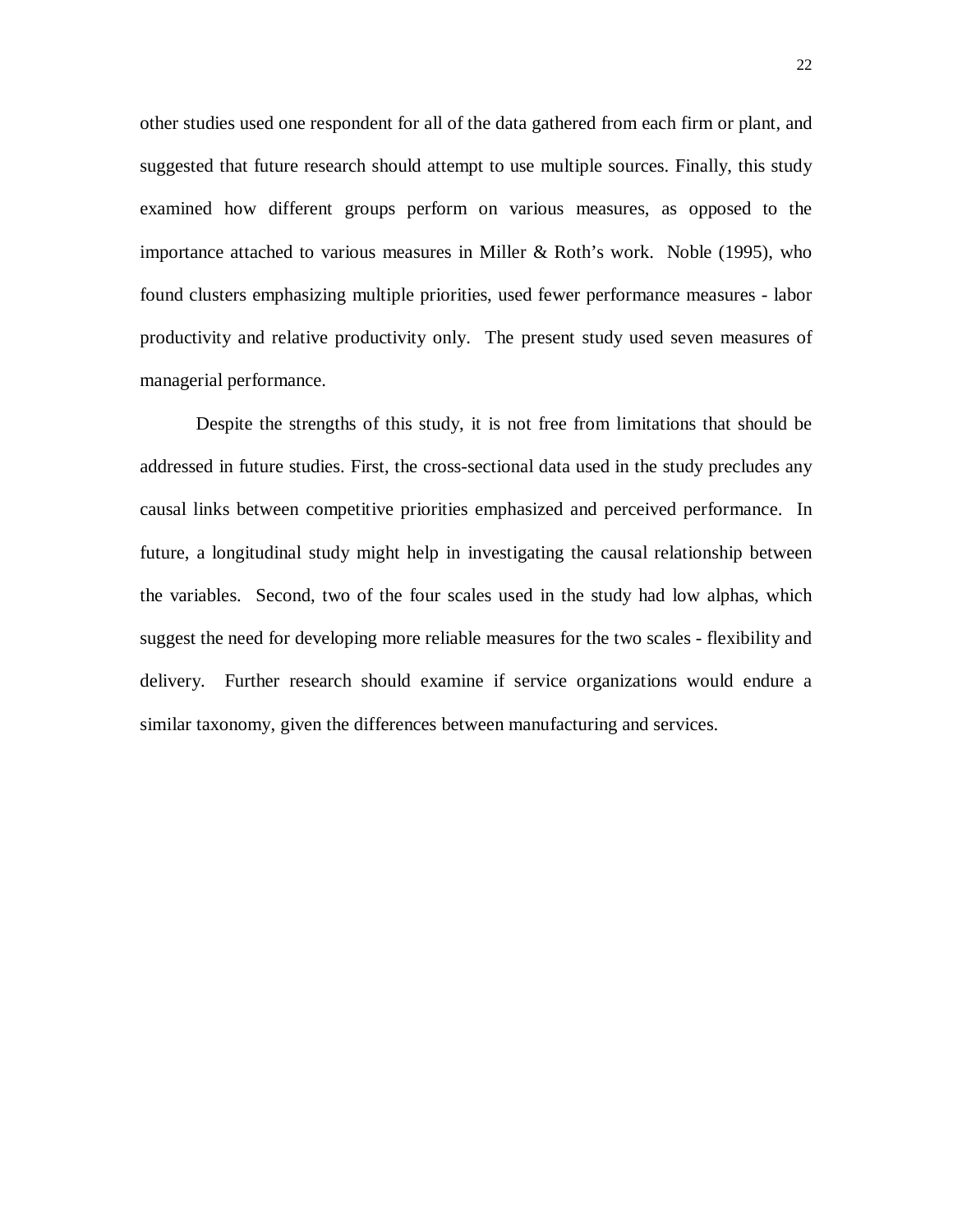#### **REFERENCES**

- Berry, W.L., Bozarth, C., Hill, T.J., Klompmaker, J.E., 1991. Factory focus: Segmenting markets from an operations perspective. Journal of Operations Management, 10 (3), 363-387.
- Boyer, K.K., Ward, P.T., Leong, G.K., 1996. Approaches to the factory of the future an empirical taxonomy. Journal of Operations Management, 14, 297-313.
- Bozarth, C., Edwards, S., 1997. The impact of market requirements focus and manufacturing characteristics focus on plant performance. Journal of Operations Management, 15 (3), 161-180.
- Bozarth, C., McDermott, C., 1998. Configurations in manufacturing strategy: a review and directions for future research. Journal of Operations Management, 16 (4), 427-439.
- Clark, K.B., 1996. Competing through manufacturing and the new manufacturing paradigm: Is manufacturing strategy passe? Production and Operations Management, 5 (1), 42-58.
- Compton, W.D., 1997. Engineering Management: Creating and Managing World-Class Operations, Upper Saddle River, NJ: Prentice-Hall.
- Corbett, C., Wassenhove, L.V., 1993. Trade-offs? What trade-offs? Competence and competitiveness in manufacturing strategy. California Management Review, Summer: 107-122.
- *Delaware Directory of Manufacturers*, 1995. Commerce Register, Inc., Midland Park, N.J.
- Dess, G.D., Robinson, R.B., Jr., 1984. Measuring organizational performance in the absence of objective measures: The case of the privately-held firm and conglomerate business unit. Strategic Management Journal, 5, 265-273.
- Ferdows, K., De Meyer, A., 1990. Lasting improvements in manufacturing performance: In search of a new theory.Journal of Operations Management, 9 (2), 168-184.
- Harman, H.H., 1967. Modern factor analysis. University of Chicago Press, Chicago, IL.
- Hayes, R.H., Pisano, G.P., 1996. Manufacturing strategy: At the intersection of two paradigm shifts. Production and Operations Management, 5 (1), 25-41.
- Hayes, R.H., Wheelwright, S.C., 1984. Restoring our competitive edge. John Wiley and Sons, New York, NY.
- Kathuria, R., 1997. Lasting improvements in manufacturing performance: Validation of the "New" theory.  $57<sup>th</sup>$  Annual Meeting of the Academy of Management, Boston, MA.
- Kathuria, R., Partovi, F.Y., 1999. Work force management practices for manufacturing flexibility. Journal of Operations Management, 18 (1), 21-39.
- Kathuria, R., Porth, S.J., Joshi, M.P., (1999). Manufacturing priorities: Do general managers and manufacturing managers agree? International Journal of Production Research, 37 (9), 2077-2092.
- Lehmann, D.R., 1979. Market research and analysis. Irwin, Homewood, IL.
- Malhotra, M.K., Steele, D.C., Grover, V., 1994. Important strategic and tactical manufacturing issues in the 1990s. Decision Sciences, 25 (2), 189-214.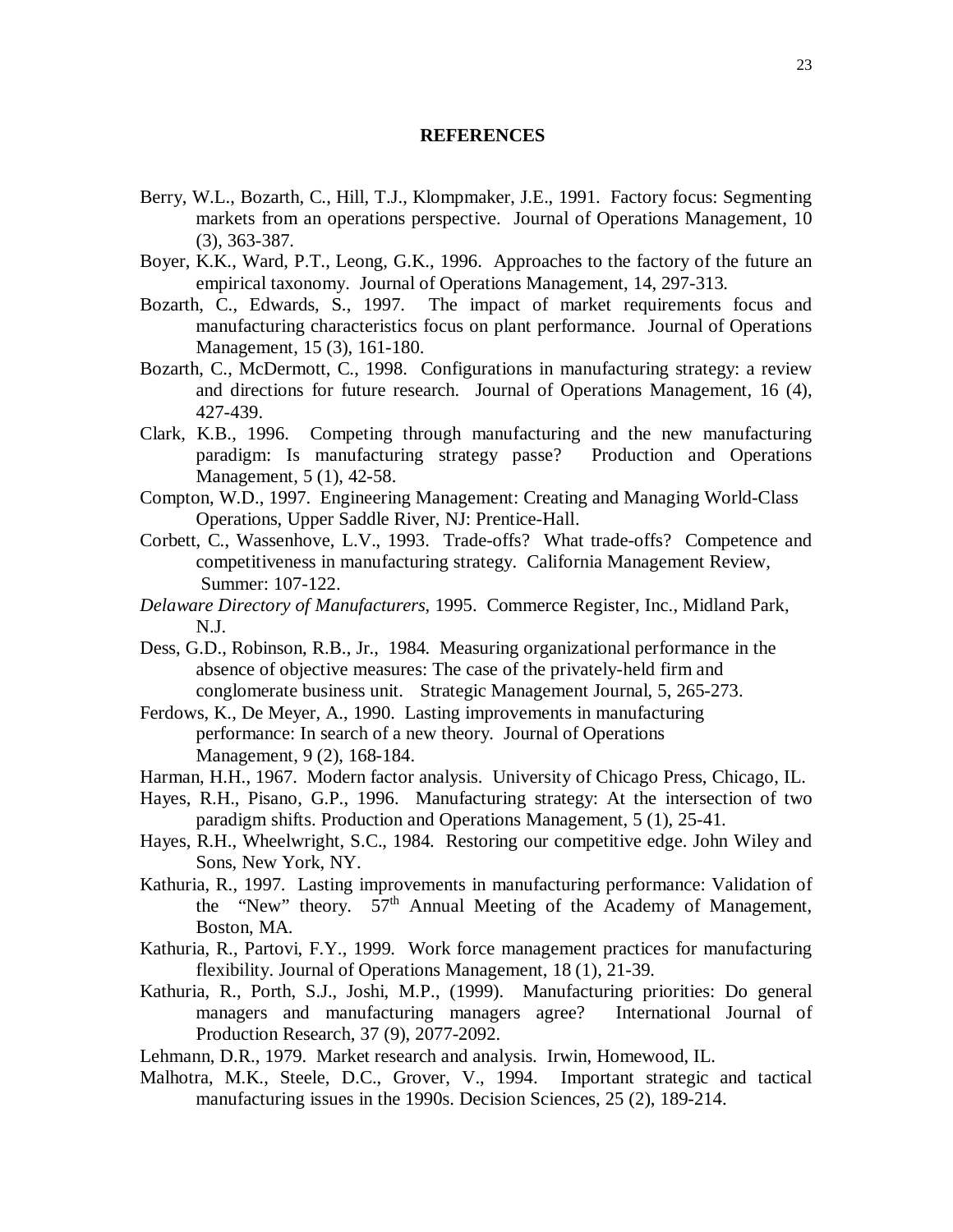- Miller, J.G., Roth, A.V., 1994. A taxonomy of manufacturing strategies. Management Science, 40 (3), 285-304.
- Morrison, A., Roth, K., 1993. Relating Porter's configuration/coordination framework to competitive strategy and structural mechanisms: Analysis and implications. Journal of Management, 19 (4), 797-818.
- Nakane, J., 1986. Manufacturing futures survey in Japan: A comparative survey 1983- 1986. System Science Institute, Waseda University, Tokyo.
- Nemetz, P., 1990. Bridging the strategic outcome measurement gap in manufacturing organizations. In Ettlie, J.E., Burstein, M.C., Fiegenbaum, A. (Eds.), Manufacturing strategy, Kluwer Academic Publishers, Boston, MA.
- *New Jersey Directory of Manufacturers*, 1995. Commerce Register, Inc., Midland Park, NJ.
- Noble, M.A., 1995. Manufacturing strategy: Testing the cumulative model in a multiple country context. Decision Sciences, 26 (5), 693-721.
- Nunnally, J.D., 1978. Psychometric theory, (2nd Ed.), McGraw Hill, New York, NY.
- *Pennsylvania Directory of Manufacturers*, 1995. Commerce Register, Inc., Midland Park, NJ.
- Phillips, L.W., 1981. Assessing measurement error in key informant reports: A methodological note on organizational analysis in marketing. Journal of Marketing Research, 18 (4), 395-415.
- Porter, M., 1980. Competitive Strategy: Techniques for analyzing industries and competitors. Free Press, New York.
- Richardson, P.R., Taylor, A.J., and Gorden, R.M., 1985. A strategic approach to evaluating manufacturing performance. Interfaces, 15 (Nov-Dec), 15-27.
- Ritzman, L., Safizadeh, H., Wood, C.H., Sharma, D., 1993. An empirical investigation of the relationship between product plans, business strategy and competitive priorities.  $24<sup>th</sup>$  Annual meeting of the Decision Sciences Institute, Washington, DC.
- Roth, A.V., 1989. Linking manufacturing strategy and performance: An empirical investigation. 49<sup>th</sup> Annual meeting of the Academy of Management, Washington, DC.
- Roth, A., Miller, J.G., 1990. Manufacturing strategy, manufacturing strength, managerial success, and economic outcomes. In Ettlie, J.E., Burstein, M.C., Fiegenbaum, A. (Eds.), Manufacturing strategy, Kluwer Academic Publishers, Boston, MA, pp. 97-108.
- Skinner, W., 1969. Manufacturing: The missing link in corporate strategy. Harvard Business Review, May-June, 136-145.
- Swamidass, P.M., 1994. Technology on the factory floor II: Benchmarking manufacturing technology use in the United States*.* The Manufacturing Institute*,* Washington, DC.
- Swamidass, P.M., Newell, W.T., 1987. Manufacturing strategy, environmental uncertainty and performance: A path analytic model. Management Science, 33 (4), 509-524.
- van de Ven, A., Drazin, R., 1985. The concept of fit in contingency theory. In: Cummings, L., Straw, B. (Eds.). Research in Organizational Behavior, 7, 333- 365.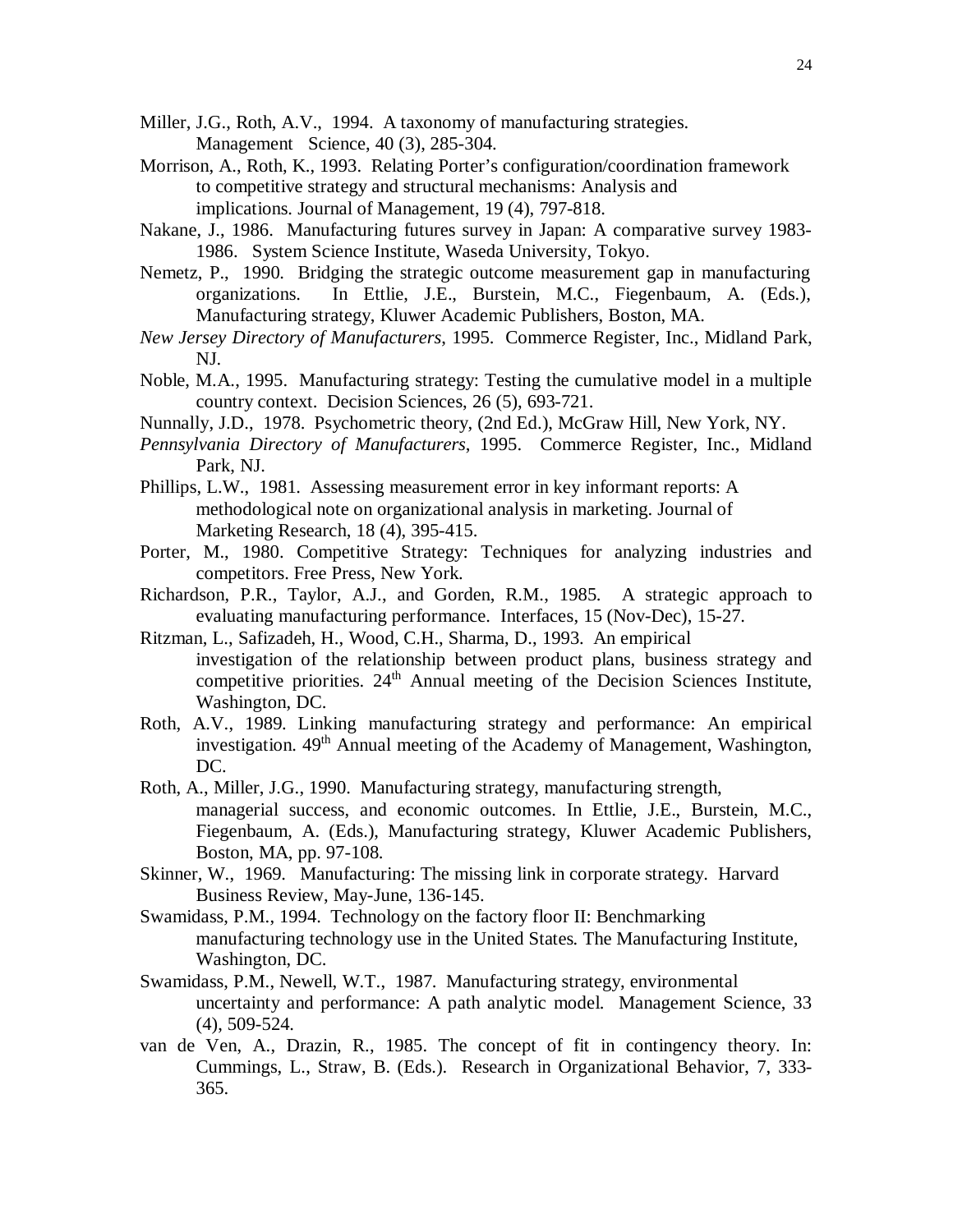- Venkatraman, N., Ramanujam, V., 1987. Measurement of business economic performance: An examination of method convergence. Journal of Management, 13 (1), 109-122.
- Ward, P., Duray, G.K., Leong, G.K., Sum, C., 1995. Business environment, operations strategy, and performance: An empirical study of Singapore Manufacturers. Journal of Operations Management, 13, 99-115.
- Wood, C.H., Ritzman, L.P., Sharma, D., 1990. Intended and achieved competitive priorities: measures, frequencies, and financial impact. In Ettlie, J. E., Burstein, M.C., Fiegenbaum, A. (Eds.), Manufacturing strategy, Kluwer Academic Publishers, Boston, MA, pp. 225-232.
- Youndt, M.A., Snell, S.A., Dean, J.W., Jr., Lepak, D.P., 1996. Human resource management, manufacturing strategy and firm performance. Academy of Management Journal, 39 (4), 836-866.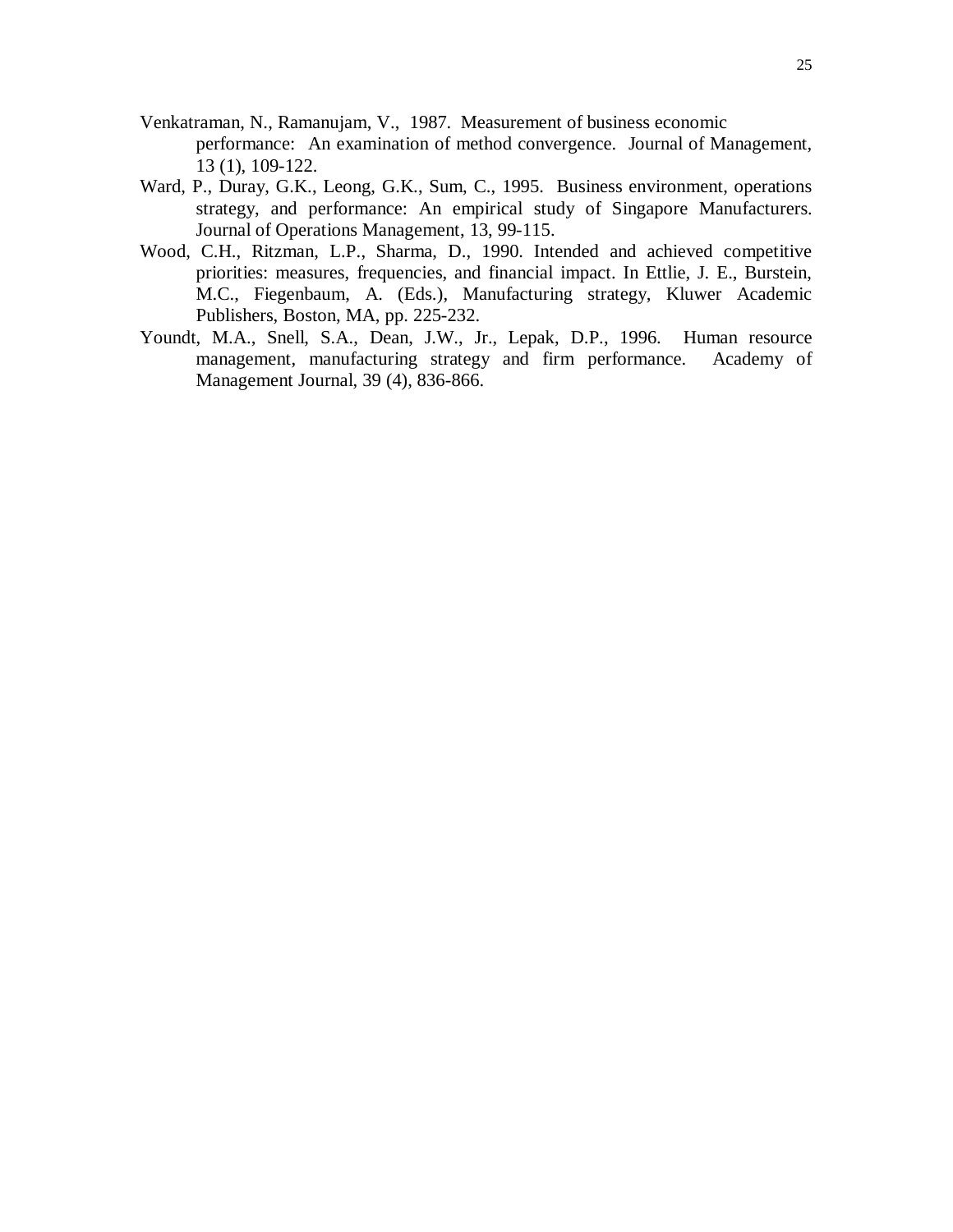#### **Appendix I**

#### **I. Manufacturing Manager's Survey (Items used in this study).**

**Section I.** Competitive Priorities**:** Measured by the importance given to each item in *a manufacturing unit*. (1 - Not at all Important --to-- 5 - Extremely Important)

| <b>Item #</b> Underlying construct/measures |
|---------------------------------------------|
|---------------------------------------------|

|                  | Cost                                                | (Cronbach's alpha = $0.70$ ; Mean = 4.04)                                                                        |                                                              | Range (Observed)                         |
|------------------|-----------------------------------------------------|------------------------------------------------------------------------------------------------------------------|--------------------------------------------------------------|------------------------------------------|
| M1.              | Controlling production costs                        |                                                                                                                  |                                                              | 2.00-5.00                                |
| M3.              | Improving labor productivity                        |                                                                                                                  |                                                              | 2.00-5.00                                |
| M9.              | Running equipment at peak efficiency                |                                                                                                                  |                                                              | 1.00-5.00                                |
|                  | Flexibility                                         | (Cronbach's alpha = $0.66$ ; Mean = 3.75)                                                                        |                                                              |                                          |
| M4.              |                                                     | Introducing new designs or new products into production quickly                                                  |                                                              | 1.00-5.00                                |
| M6.              |                                                     | Adjusting capacity rapidly within a short period                                                                 |                                                              | 1.00-5.00                                |
| M7.              |                                                     | Handling variations in customer delivery schedule                                                                |                                                              | 2.00-5.00                                |
| M <sub>2</sub> . |                                                     | Handling changes in the product mix quickly                                                                      |                                                              | $2.00 - 5.00$                            |
| M16.             |                                                     | Customizing product to customer specifications                                                                   |                                                              | 1.00-5.00                                |
|                  |                                                     | Quality-of-conformance (Cronbach's alpha = $0.74$ ; Mean = 4.30)                                                 |                                                              |                                          |
| M8.              |                                                     | Ensuring conformance of final product to design specifications                                                   |                                                              | 3.00-5.00                                |
| M10.             | Ensuring accuracy in manufacturing<br>$3.00 - 5.00$ |                                                                                                                  |                                                              |                                          |
| M12.             | Ensuring consistency in manufacturing               | 2.00-5.00                                                                                                        |                                                              |                                          |
|                  | Quality-of-design                                   | (Cronbach's alpha = $0.46$ )                                                                                     |                                                              | Scale dropped due low alpha.             |
| M5.              |                                                     | Manufacturing durable and reliable products                                                                      |                                                              | 1.00-5.00                                |
| M13.             |                                                     | Making design changes in the product as desired by customer                                                      |                                                              | 1.00-5.00                                |
| M15.             |                                                     | Meeting and exceeding customer needs and preferences                                                             |                                                              | 2.00-5.00                                |
|                  | Delivery                                            | (Cronbach's alpha = $0.61$ ; Mean = 3.98)                                                                        |                                                              |                                          |
| M14.             | Reducing manufacturing lead time                    |                                                                                                                  |                                                              | 2.00-5.00                                |
| M11.             | Meeting delivery dates                              |                                                                                                                  |                                                              | 2.00-5.00                                |
| M17.             | Making fast deliveries                              |                                                                                                                  |                                                              | 2.00-5.00                                |
| 2.               |                                                     | Name a major product line of this manufacturing unit ____________________________                                |                                                              |                                          |
| 3.               | 1) Fabricated metal<br>5) Consumer nondurables      | The industry this product line belongs to is: (Please circle one)<br>3) Electrical machinery including computers | 4) Transportation and aerospace<br>6) other (Please specify) | 2) Machinery except elect. and computers |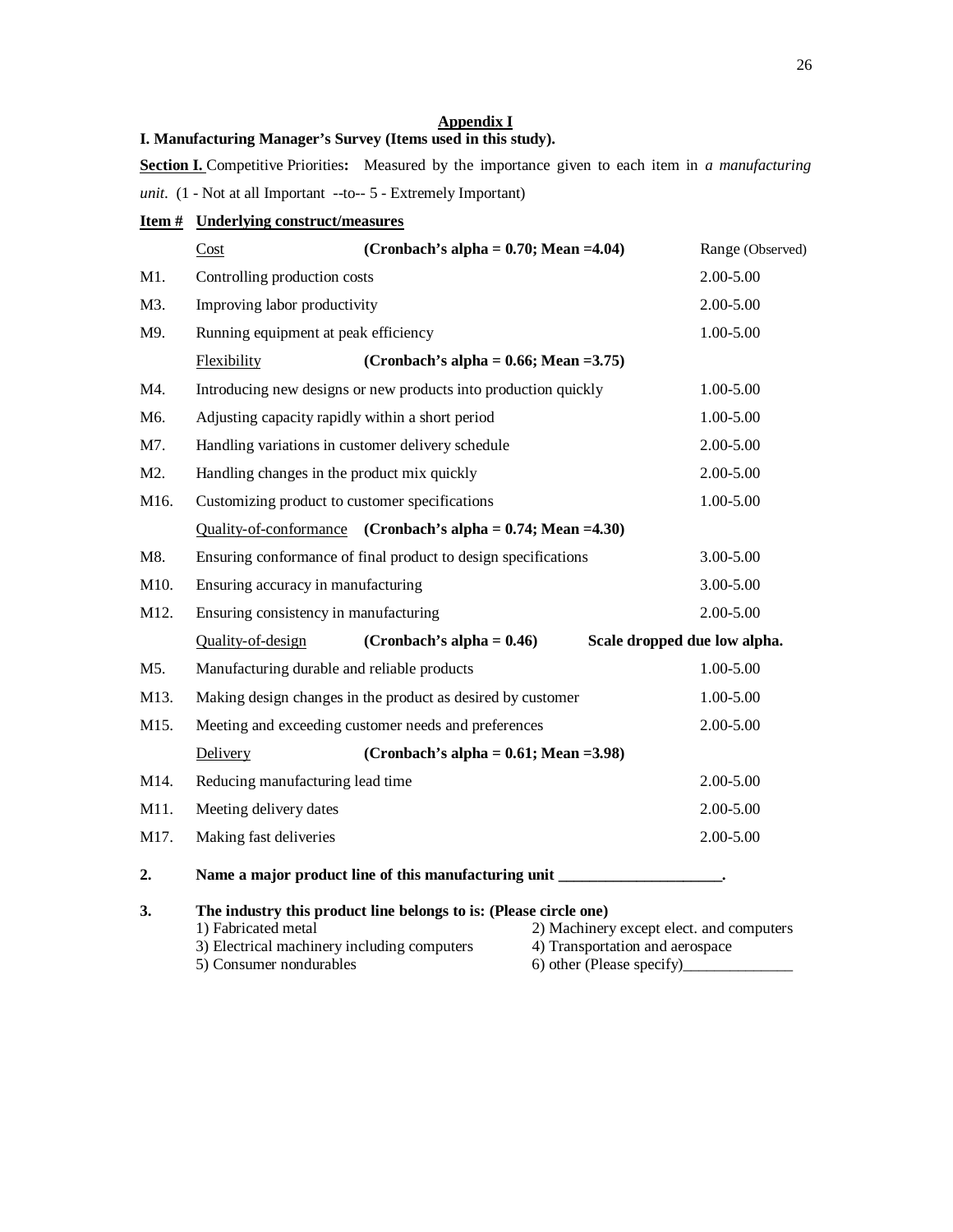## **Appendix I - continued**

#### **II. General Manager's Survey**

#### **Section I**

| Managerial Performance: Performance of the group managed by<br>the manufacturing manager. (1-Unsatisfactory --to-- 7-Excellent) | Mean | Range (Observed) |
|---------------------------------------------------------------------------------------------------------------------------------|------|------------------|
| Accuracy of work                                                                                                                | 5.49 | $2.00 - 7.00$    |
| Quality of work                                                                                                                 | 5.44 | 2.00-7.00        |
| Productivity of the group                                                                                                       | 4.98 | 2.00-7.00        |
| <b>Customer Satisfaction</b>                                                                                                    | 5.39 | 3.00-7.00        |
| <b>Operating Efficiency</b>                                                                                                     | 5.02 | 3.00-7.00        |
| Quantity of work                                                                                                                | 5.35 | 3.00-7.00        |
| Timeliness in meeting delivery schedules                                                                                        | 5.46 | 2.00-7.00        |
| <b>Section II</b>                                                                                                               |      |                  |

1. What is your current job title? \_\_\_\_\_\_\_\_\_\_\_\_\_\_\_\_\_\_\_\_\_\_\_\_\_\_\_\_\_\_\_\_

2. For how many years has this manufacturing manager been reporting to you?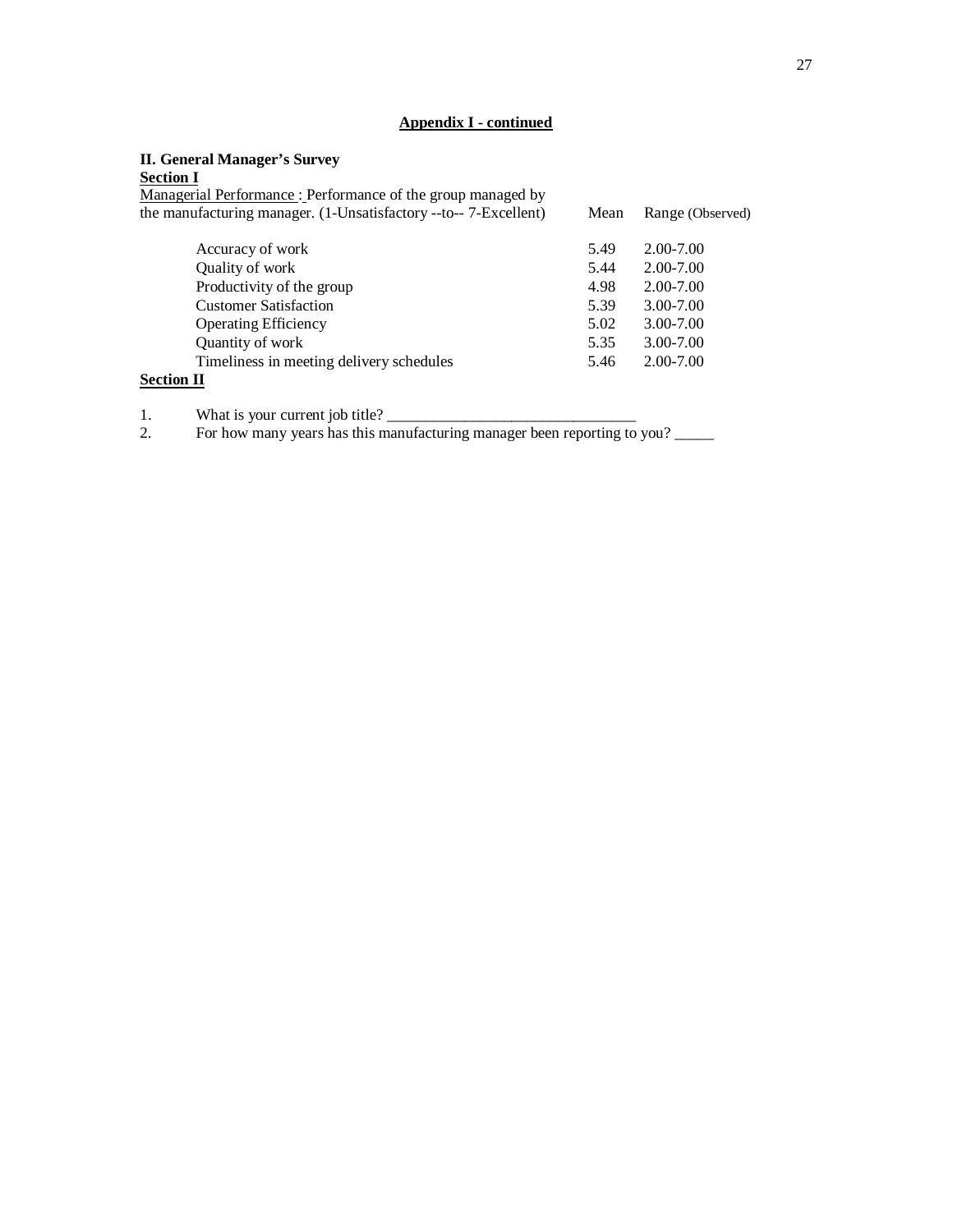**Table 1. Sample Statistics**

| <b>Industry Mix</b>                |          | <b>Percent</b>                           |
|------------------------------------|----------|------------------------------------------|
| 1 - Fabricated Metal               |          | 15                                       |
| 2 - Machinery except Electrical    |          | 09                                       |
| and Computers                      |          |                                          |
| 3 - Electrical Machinery and       |          | 11                                       |
| other Electric Goods               |          |                                          |
| 4 - Transportation and Aerospace   |          | 07                                       |
| 5 - Consumer Nondurable            |          | 20                                       |
| $6 - Other$                        |          | 38                                       |
|                                    |          |                                          |
|                                    | Total    | 100%                                     |
| Industry Type : Other (Break-up)   |          |                                          |
| Chemicals                          |          | 4.1                                      |
| Plastic/Extrusion/Tape Mfg.        |          | 4.1                                      |
| Construction related mfg.          |          | 4.1                                      |
| Packaging products                 |          | 4.1                                      |
| Miscellaneous products             |          | 4.1                                      |
| Components & Instruments           |          | 3.1                                      |
| Food products                      |          | 3.1                                      |
| Printing                           |          | 2.0                                      |
| Bio-tech                           |          | 2.0                                      |
| Pharmaceutical packaging           |          | 2.0                                      |
| Communication                      |          | 2.0                                      |
| Detergents                         |          | 1.0                                      |
| Tooling                            |          | 1.0                                      |
| Steel Mill, Plate                  |          | 1.0                                      |
| Total (Other)                      |          | 38 %                                     |
| # Employees                        |          |                                          |
| Range                              | Sample % | National Distribution for Manufacturing* |
|                                    |          |                                          |
| 1 to 49                            | 10       | 83                                       |
| 50 to 99                           | 30       | 08                                       |
| 100 to 249                         | 37       | 06                                       |
| 250 to 499                         | 12       | 02                                       |
| 500 to 999                         | 07       | < 01                                     |
| 1000 or more                       | 04       | < 01                                     |
|                                    | 100%     | 100%                                     |
| <b>Annual Sales (US \$million)</b> |          |                                          |
| Range                              | Sample % |                                          |
| Below 50                           | 64       |                                          |
| 50-99                              | 11       |                                          |
| 100-199                            | 06       |                                          |
| 200 and above                      | 19       |                                          |
| * Source: Compton (1997)           | 100%     |                                          |
|                                    |          |                                          |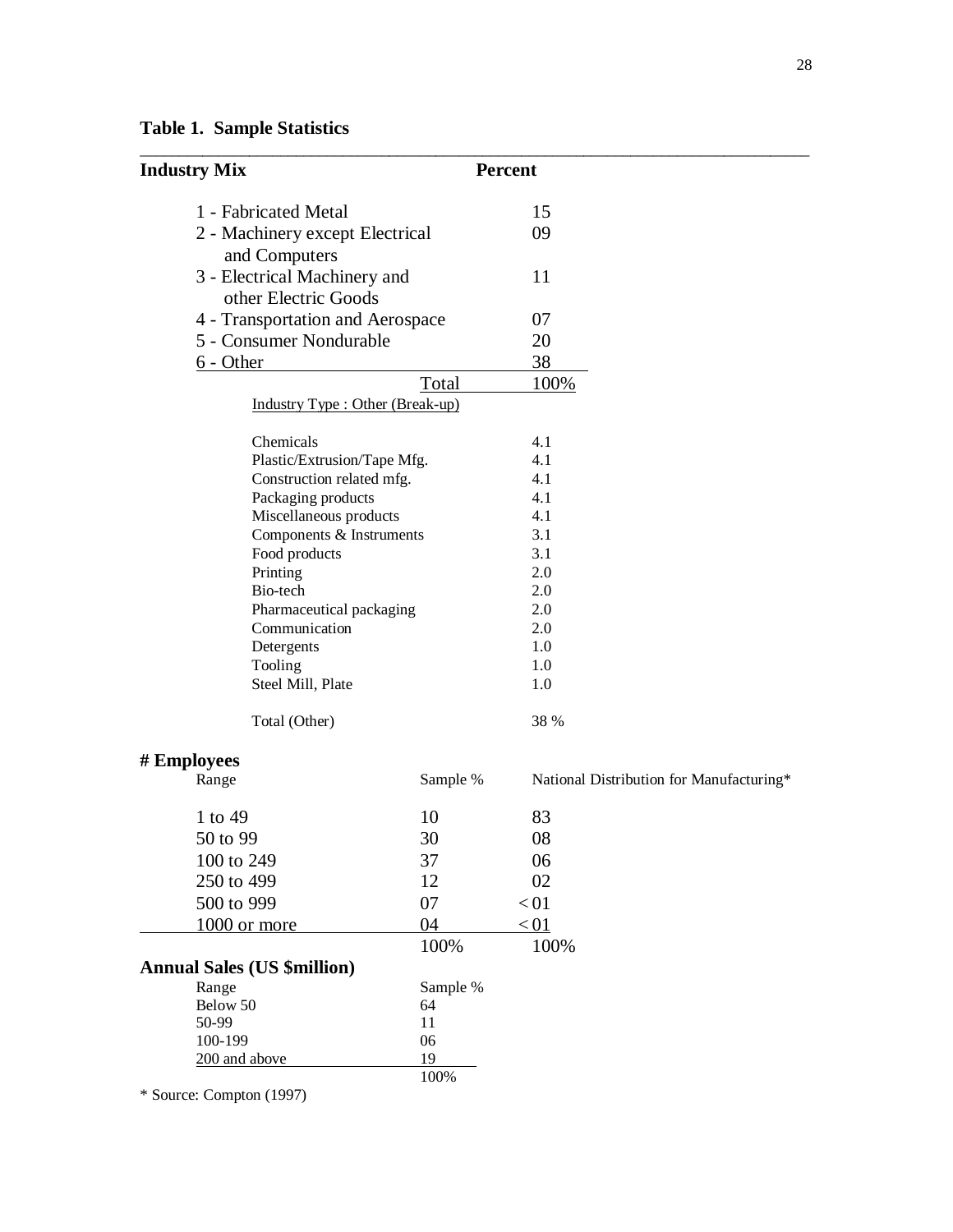|                                                              | <b>Starters</b><br>$n = 32$<br>Cluster #1 | <b>Efficient</b><br><b>Conformers</b><br>$n = 11$<br>Cluster #2 | <b>Speedy</b><br><b>Conformers</b><br>$n = 40$<br>Cluster #3 | Do All<br>$n = 15$<br>Cluster #4    | $F = Value$<br>$(p = probability)$ |
|--------------------------------------------------------------|-------------------------------------------|-----------------------------------------------------------------|--------------------------------------------------------------|-------------------------------------|------------------------------------|
| Cost<br><b>Cluster Mean</b><br>Std. error<br>Rank            | 3.51(2, 3, 4)<br>.10<br>3                 | 4.51(1)<br>.10<br>1                                             | 4.10(1, 4)<br>.09<br>3                                       | 4.64(1, 3)<br>.07<br>$\overline{2}$ | $F = 19.75$<br>p < .0001           |
| <b>Delivery</b><br><b>Cluster Mean</b><br>Std. error<br>Rank | 3.63(2, 3, 4)<br>.09<br>2                 | 2.93(1, 3, 4)<br>.10<br>4                                       | 4.35(1, 2)<br>.06<br>$\overline{2}$                          | 4.51(1, 2)<br>.10<br>$\overline{4}$ | $F = 40.27$<br>p < .0001           |
| Flexibility<br><b>Cluster Mean</b><br>Std. error<br>Rank     | 3.33(3, 4)<br>.09<br>4                    | 3.05(3,4)<br>.07<br>3                                           | 3.96(1, 2)<br>.06<br>4                                       | 4.58(1, 2, 3)<br>.08<br>3           | $F = 42.11$<br>p < .0001           |
| Quality<br><b>Cluster Mean</b><br>Std. error<br>Rank         | 3.78(2, 3, 4)<br>.09<br>1                 | 4.48(1,4)<br>.12<br>$\overline{2}$                              | 4.43(1, 4)<br>.05<br>1                                       | 4.93(1, 2, 3)<br>.03<br>1           | $F = 31.93$<br>p < .0001           |

# **Table 2. Competitive priorities emphasized by clusters**

Note: The numbers in parentheses show the group number(s) from which this group was significantly different at the 0.05 level of significance, based on the Scheffe pairwise tests.

The rank indicates the rank order of this competitive priority within the cluster.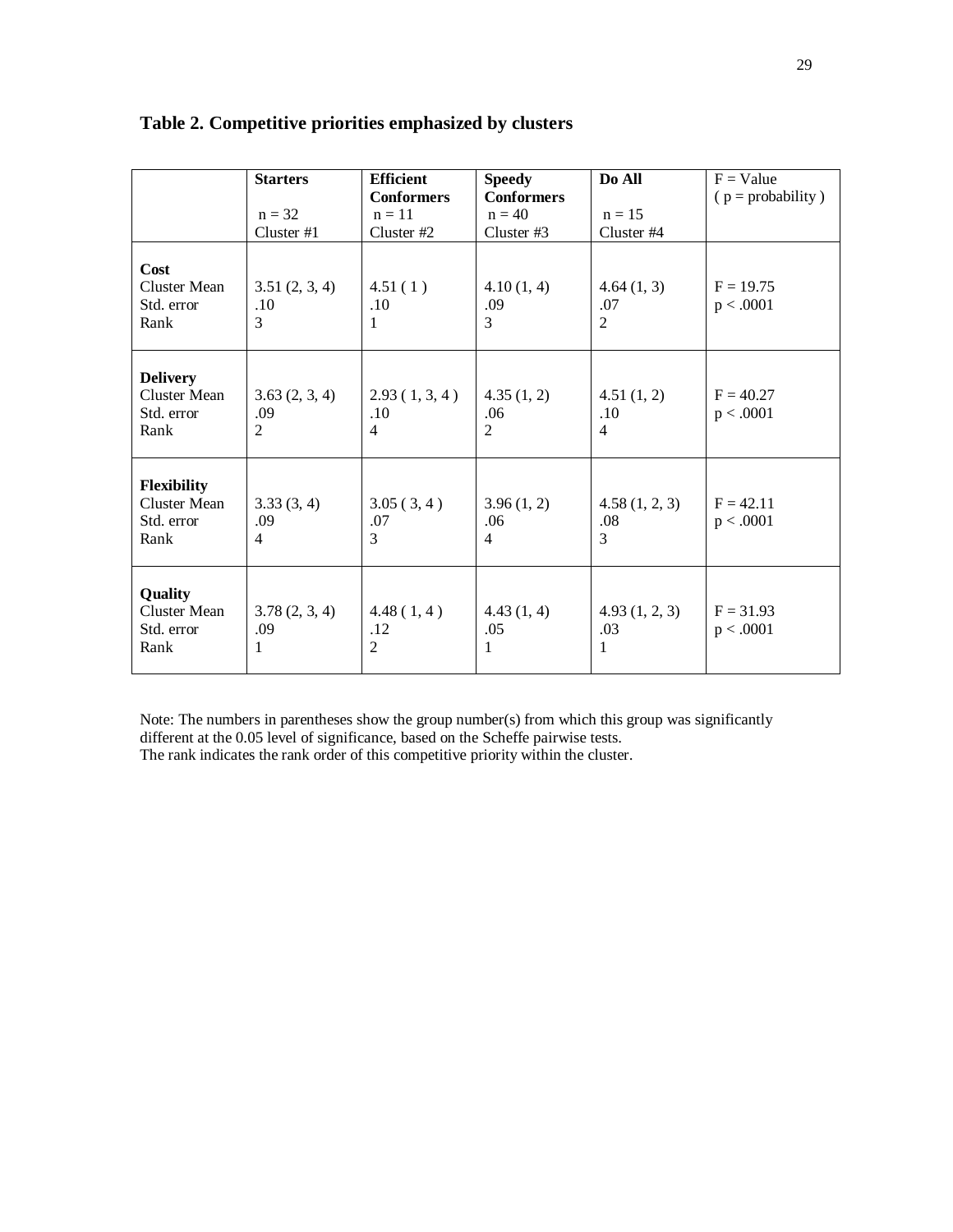|                                                                         | Cost (C)             | <b>Delivery</b> (D)  | $F$ lexibility $(F)$ | Quality $(Q)$        |
|-------------------------------------------------------------------------|----------------------|----------------------|----------------------|----------------------|
| <b>Starters</b>                                                         |                      |                      |                      |                      |
| Cluster Mean<br>Std. error                                              | 3.51<br>.10          | $3.63$ (F)<br>.09    | 3.33(D, Q)<br>.09    | $3.78$ (F)<br>.09    |
| <b>Efficient</b><br><b>Conformers</b><br>Cluster Mean<br>Std. error     | 4.51(D, F)<br>.10    | 2.93 (C, Q)<br>.10   | 3.05(C, Q)<br>.07    | $4.48$ (D, F)<br>.12 |
| <b>Speedy</b><br><b>Conformers</b><br><b>Cluster Mean</b><br>Std. error | $4.10$ (D, Q)<br>.09 | 4.35 $(C, F)$<br>.06 | $3.96$ (D, Q)<br>.06 | 4.43 $(C, F)$<br>.05 |
| Do All<br>Cluster Mean<br>Std. error                                    | 4.64(Q)<br>.07       | 4.51 $(Q)$<br>.01    | 4.58<br>.08          | 4.93 $(C, D)$<br>.03 |

# **Table 3. Pairwise T-tests for the difference in degree of emphasis on competitive priorities within a group.**

Note: The letters in parentheses indicate the competitive priority(ies) this priority is significantly different from, at the 0.05 level of significance (2-tailed).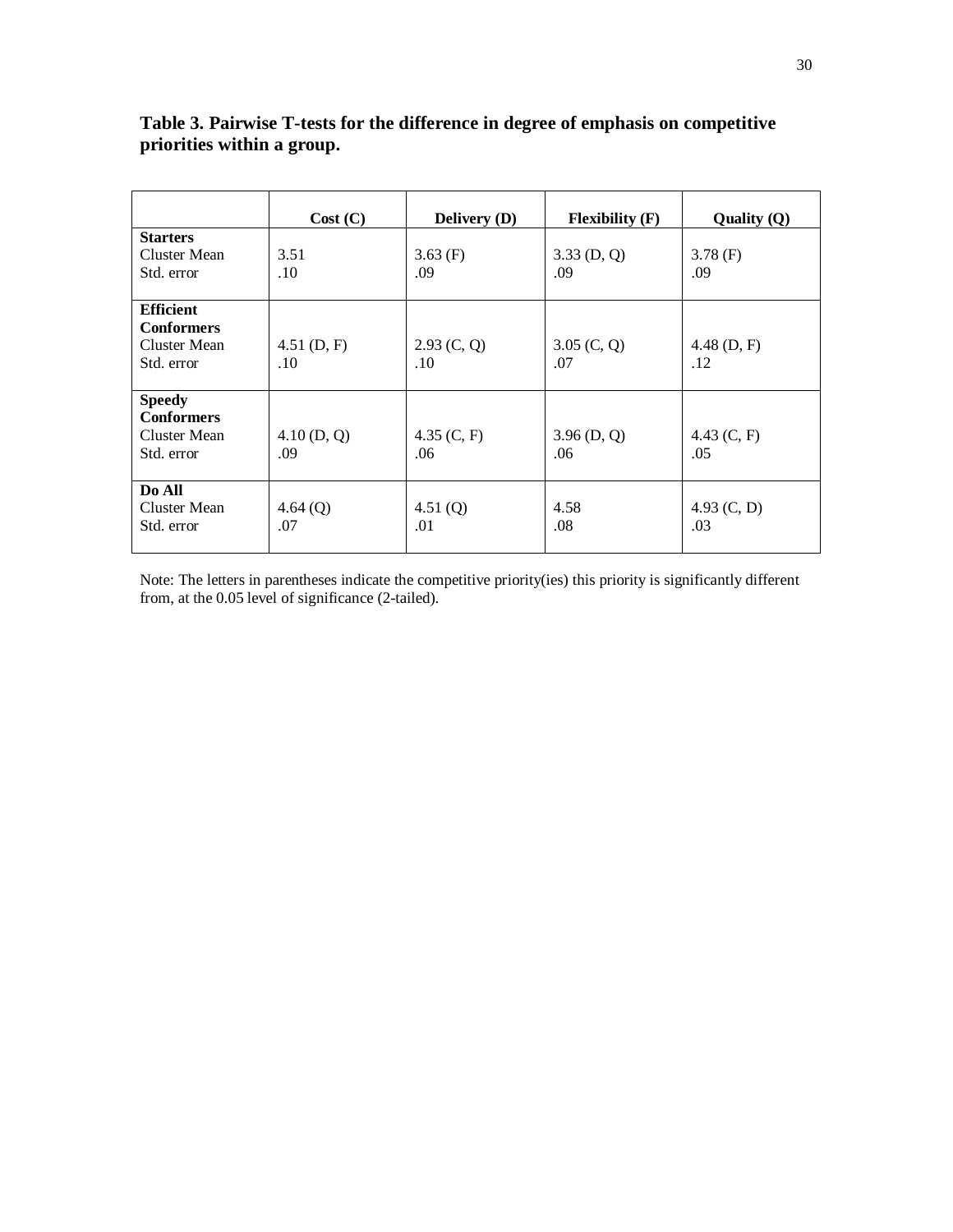|                                      | <b>Starters</b> | <b>Efficient</b><br><b>Conformers</b> | <b>Speedy</b><br><b>Conformers</b> | Do All      | Frequency /<br>Percent |
|--------------------------------------|-----------------|---------------------------------------|------------------------------------|-------------|------------------------|
| <b>Industry</b>                      | $n = 32$        | $n = 11$                              | $n = 40$                           | $n = 15$    |                        |
| Fabricated<br>Metal                  | 8(4.9)          | 0(1.7)                                | 3(6.2)                             | 4(2.2)      | 15<br>15.5%            |
| Machinery<br>except<br>electrical    | 3(2.6)          | 0(0.9)                                | 5(3.3)                             | 0(1.2)      | 8<br>8.2%              |
| Electrical<br>Machinery and<br>Goods | 4(3.6)          | 1(1.2)                                | 5(4.5)                             | 1(1.6)      | 11<br>11.3%            |
| Transportation<br>and Aerospace      | 2(2.3)          | 2(0.8)                                | 2(2.9)                             | 1(1.0)      | $\tau$<br>7.2%         |
| Consumer<br>non-durable              | 6(6.3)          | 2(2.2)                                | 9(7.8)                             | 2(2.7)      | 19<br>19.6%            |
| Other                                | 9(12.2)         | 6(4.2)                                | 16(15.3)                           | 6(5.3)      | 37<br>38.1%            |
| Frequency/<br>Percent                | 32<br>33.0%     | 11<br>11.3%                           | 40<br>41.2%                        | 14<br>14.4% | 97<br>100.0%           |

**Table 4. Industry membership by competitive priority cluster.**

 $x^2 = 14.39$  d.f. = 15 p = 0.4955 The numbers in parentheses represent the expected count.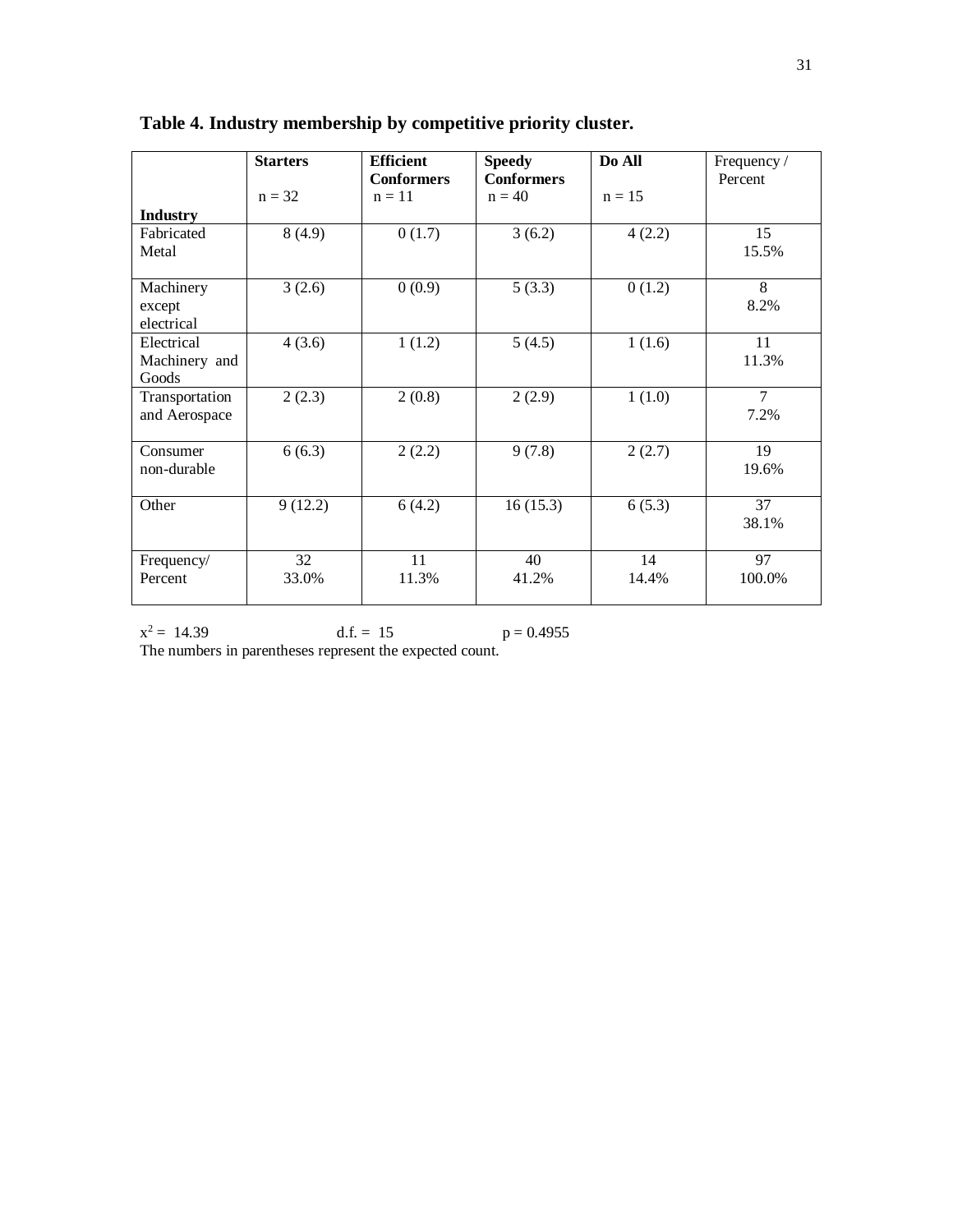|                                                                       | <b>Starters</b><br>$n = 32$<br>Cluster #1 | <b>Efficient</b><br><b>Conformers</b><br>$n = 11$<br>Cluster #2 | <b>Speedy</b><br><b>Conformers</b><br>$n = 40$<br>Cluster #3 | Do All<br>$n = 15$<br>Cluster #4 | $F = Value$<br>$p = probability$ |
|-----------------------------------------------------------------------|-------------------------------------------|-----------------------------------------------------------------|--------------------------------------------------------------|----------------------------------|----------------------------------|
| Accuracy<br><b>Cluster Mean</b><br>Std. error<br>Rank                 | 5.28<br>.18<br>$\overline{2}$             | 5.30<br>.33<br>3                                                | 5.55<br>.14<br>$\overline{2}$                                | 6.00<br>.21<br>$\overline{2}$    | $F = 1.88$<br>$p = .1381$        |
| Customer<br>Satisfaction<br><b>Cluster Mean</b><br>Std. error<br>Rank | 5.03(4)<br>.16<br>6                       | 5.18<br>.26<br>$\overline{4}$                                   | 5.50<br>.15<br>3                                             | 6.07(1)<br>.26<br>$\mathbf{1}$   | $F = 4.04$<br>$p = .0097$        |
| Efficiency<br><b>Cluster Mean</b><br>Std. error<br>Rank               | 4.86<br>.14<br>7                          | 5.18<br>.18<br>$\overline{4}$                                   | 5.05<br>.15<br>5                                             | 5.13<br>.33<br>6                 | $F = .45$<br>$p = .71$           |
| Productivity<br><b>Cluster Mean</b><br>Std. error<br>Rank             | 5.06<br>.14<br>5                          | 5.09<br>.28<br>5                                                | 4.87<br>.19<br>6                                             | 5.06<br>.28<br>$\overline{7}$    | $F = .27$<br>$p = .84$           |
| <b>Timeliness</b><br><b>Cluster Mean</b><br>Std. error<br>Rank        | 5.25<br>.21<br>3                          | 5.33<br>.28<br>$\overline{2}$                                   | 5.55<br>.19<br>$\overline{2}$                                | 5.73<br>.26<br>4                 | $F = .71$<br>$p = .54$           |
| Quality<br><b>Cluster Mean</b><br>Std. error<br>Rank                  | 5.15(3)<br>.16<br>$\overline{4}$          | 5.09<br>.25<br>5                                                | 5.65(1)<br>.13<br>1                                          | 5.80<br>.24<br>3                 | $F = 3.1981$<br>$p = .0269$      |
| Quantity<br><b>Cluster Mean</b><br>Std. error<br>Rank                 | 5.30<br>.18<br>$\mathbf{1}$               | 5.66<br>.33<br>1                                                | 5.23<br>.16<br>4                                             | 5.60<br>.32<br>5                 | $F = .72$<br>$p = .53$           |

# **Table 5. Managerial performance by competitive priority clusters.**

Note: The numbers in parentheses show the group number(s) from which this group was significantly different at the 0.05 level of significance, based on the Scheffe's pairwise tests. The rank indicates the rank order of this managerial performance measure within the cluster.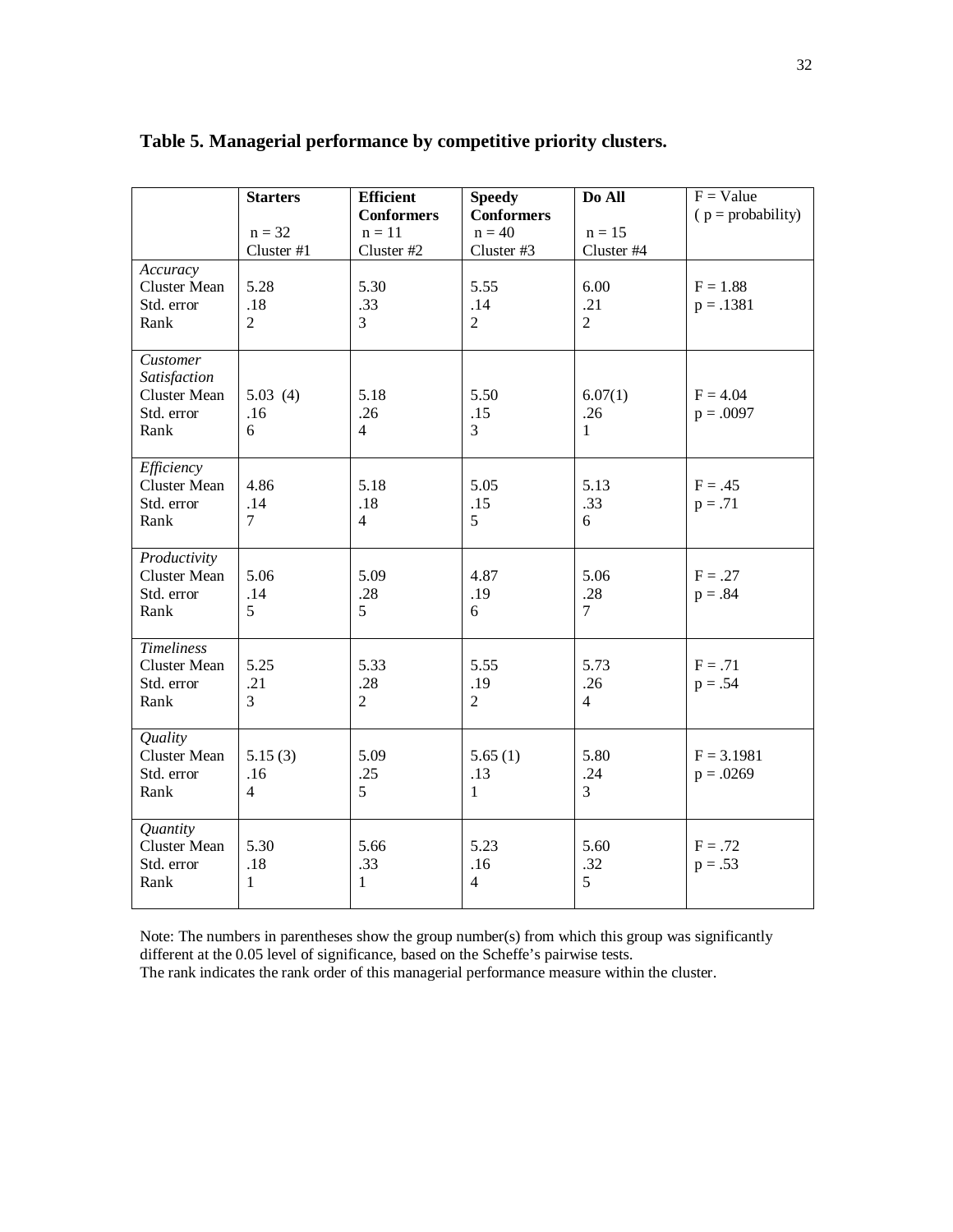|                                                   | Accuracy                                                           | Quality                                               | Productivity                                                                                                               | Efficiency                                                                                                                 | Quantity                                                                | Customer<br>Satisfaction                | <b>Timeliness</b>            |
|---------------------------------------------------|--------------------------------------------------------------------|-------------------------------------------------------|----------------------------------------------------------------------------------------------------------------------------|----------------------------------------------------------------------------------------------------------------------------|-------------------------------------------------------------------------|-----------------------------------------|------------------------------|
| <b>Starters</b><br>$n = 32$                       | Efficiency -                                                       | Efficiency -                                          | Efficiency b-                                                                                                              | Quantity <sup>+</sup><br>Timeliness <sup>+</sup><br>Productivity $b +$<br>Accuracy <sup>+</sup><br>Quality <sup>+</sup>    | Customer b-<br>Efficiency -                                             | Quantity $\overline{b+}$                | Efficiency -                 |
| <b>Efficient</b><br><b>Conformers</b><br>$n = 11$ |                                                                    | Quantity <sup>+</sup>                                 | Quantity <sup>+</sup>                                                                                                      | Quantity <sup>+</sup>                                                                                                      | Quality -<br>Productivity -<br>Efficiency -<br>Timeliness <sup>b-</sup> |                                         | Quantity $\sqrt{b^+}$        |
| <b>Speedy</b><br><b>Conformers</b><br>$n = 40$    | Productivity <sup>-</sup><br>Efficiency <sup>-</sup><br>Quantity - | Productivity<br>Efficiency -<br>Quantity <sup>-</sup> | Quantity <sup>+</sup><br>Customer <sup>+</sup><br>Timeliness <sup>+</sup><br>Accuracy <sup>+</sup><br>Quality <sup>+</sup> | Customer <sup>+</sup><br>Timeliness <sup>+</sup><br>Accuracy <sup>+</sup><br>Quality <sup>+</sup>                          | Accuracy <sup>+</sup><br>Quality <sup>+</sup><br>Productivity -         | Productivity<br>Efficiency <sup>-</sup> | Productivity<br>Efficiency - |
| Do All<br>$n = 15$                                | Productivity<br>Efficiency <sup>-</sup>                            | Productivity<br>Efficiency -                          | Quantity <sup>+</sup><br>Customer <sup>+</sup><br>Timeliness <sup>+</sup><br>Accuracy <sup>+</sup><br>Quality <sup>+</sup> | Quantity <sup>+</sup><br>Customer <sup>+</sup><br>Timeliness <sup>+</sup><br>Accuracy <sup>+</sup><br>Quality <sup>+</sup> | Productivity<br>Efficiency -                                            | Productivity<br>Efficiency <sup>-</sup> | Productivity<br>Efficiency - |

# **Table 6. Pairwise T-tests for managerial performance differences within a cluster.**

Note: The + and - signs indicate whether the performance on that measure is significantly higher or lower than the one representing that column. For example, *Do All* perform low on both productivity and efficiency compared to the accuracy measure.

Only significant differences at  $p < 0.05$  level or less are reported, except for those marked (b) which are significant at 0.10 or less.